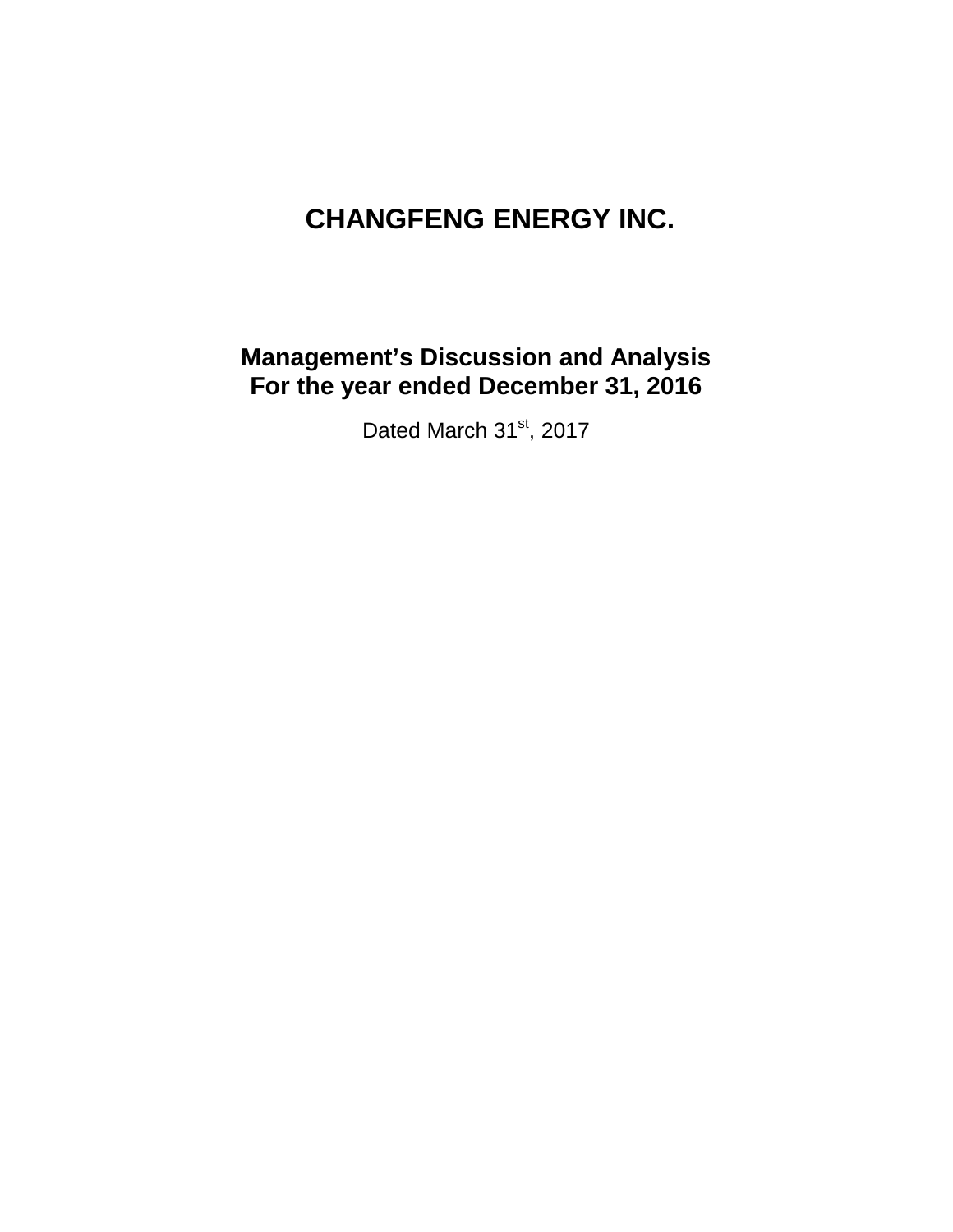# **Advisory**

This Management's Discussion and Analysis ("MD&A") provides an analysis to enable readers to understand the financial position and operations of Changfeng Energy Inc. ("Changfeng" or the "Company") as at and for the year ended December 31, 2016. This information should be read in conjunction with the accompanying audited Consolidated Financial Statements of the Company and the notes thereto for the year ended December 31, 2016. "Changfeng" includes Changfeng Energy Inc. and its subsidiaries, unless otherwise indicated. Additional information related to Changfeng is available on SEDAR at [www.sedar.com](http://www.sedar.com/) or on its website at [www.changfengenergy.com.](http://www.changfengenergy.com/)

The preparation of financial statements in conformity with International Financial Reporting Standards ("IFRS or GAAP") requires management to make estimates and assumptions that affect the reported amounts of assets and liabilities and disclosure of contingent assets and liabilities at the date of the financial statements and the reported amounts of sales and expenses during the reporting period. Changfeng bases its estimates on historical experience, current trends and various other assumptions that are believed to be reasonable under the circumstances. Actual results could differ from those estimates.

This MD&A contains certain non-IFRS financial measures to assist users in assessing its performance. Non-IFRS financial measures do not have any standard meaning prescribed by IFRS and may not be comparable to similar measures presented by other issuers. These measures are identified and described under the section "Non-IFRS Financial Measures".

Amounts are stated in Chinese Renminbi (RMB) and Canadian dollars unless otherwise indicated.

## **Caution Regarding Forward-Looking Information**

Certain statements in this MD&A may constitute "forward looking" statements which involve known and unknown risks, uncertainties and other factors which may cause the actual results, performance or achievements of the Company and its subsidiaries, or the industry in which they operate, to be materially different from any future results, performance or achievements expressed or implied by such forward looking statements. When used in this report, the words "estimate", "believe", "anticipate", "intend", "expect", "plan", "may", "should", "will", the negative thereof or other variations thereon or comparable terminology are intended to identify forward looking statements. Such forward looking statements reflect the current expectations of the management of the Company with respect to future events based on currently available information and are subject to risks and uncertainties that could cause actual results, performance or achievements to differ materially from those expressed or implied by those forward looking statements, such as significant changes in market conditions, the inability of the Company to realize sales and the inability of the Company to attract sufficient financing and the risk factors summarized below under the heading "Risk Factors". New risk factors may arise from time to time and it is not possible for management of the Company to predict all of those risk factors or the extent to which any factor or combination of factors may cause actual results, performance or achievements of the Company to be materially different from those expressed or implied in such forward looking statements. Given these risks and uncertainties, investors should not place undue reliance on forward looking statements as a prediction of actual results. Although the forward looking statements contained in this MD&A are based upon what management believes to be reasonable assumptions, the Company cannot assure investors that actual results will be consistent with these forward looking statements. The forward looking statements contained in this MD&A speak only as of the date hereof. The Company does not undertake or assume any obligation to release publicly any revisions to these forward looking statements to reflect events or circumstances after the date hereof or to reflect the occurrence of unanticipated events, except as required by law.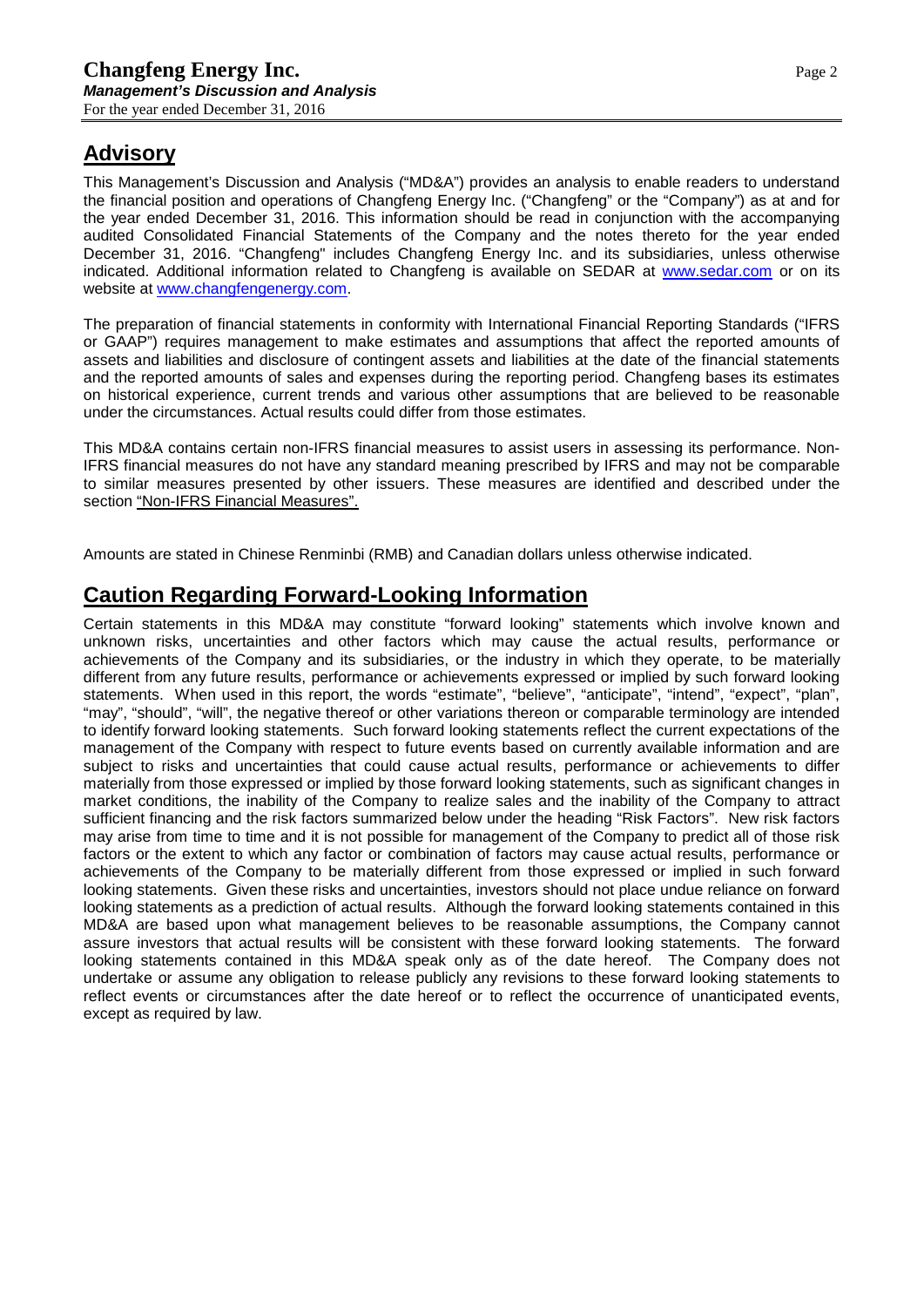# **Overview**

Changfeng is a Canadian public company currently trading on the TSX Venture Exchange ("TSX-V") under the stock symbol "CFY". Changfeng is a natural gas distributor in the People's Republic of China ("the PRC" or "China").

Currently the Company has four projects in operation: two piped natural gas distribution projects, and two compressed natural gas ("CNG") vehicle refueling stations. Changfeng has a 30 year concession right to operate gas distribution business in Sanya City, Hainan Province, and a 50 year operating right for gas distribution business in Xiangdong District, Pingxiang City, Jiangxi Province. Its customer base and exclusive operation provide recurring revenue and operating cash flows to the Company and allow the Company to pursue future expansion of operations.

Changfeng has been actively exploring market opportunities brought by PetroChina's Second West-East Pipeline ("WEP II"). Changfeng has grown with responsible development and reliable operation of natural gas distribution pipelines and associated facilities in China. Projects currently in operation include:

### **In Sanya City, Hainan Province, China**

- o 30-year exclusive concession rights (2007-2037) in Sanya City with wholly-owned gas distribution pipeline networks and associated facilities;
- $\circ$  Secured gas supply through its annual gas quota of approximately 25 million cubic meters (m<sup>3</sup>) (883 million cubic feet  $(ft^3)$ ) until December 31, 2016 at a favorable price;
- $\circ$  Secured gas supply through its additional gas quota of 9 million cubic meters (m<sup>3</sup>) (318 million cubic feet  $(t<sup>3</sup>)$ ) until December 31, 2016;
- o Serving more than 199,834 residential and 897 commercial customers (primarily hotels and restaurants);<br>o Serving 17 hotels in Haitang Bay area. Sanya City:
- Serving 17 hotels in Haitang Bay area, Sanya City;
- Operating a new CNG/LNG refueling retail station in Sanya City.

### **In Xiangdong District, Pingxiang City, Jiangxi Province, China (Xiangdong Project)**

- o 50-year operation rights (2010-2060) in the administrative region of Xiangdong District, including the Pingxiang Industrial Ceramic Production Park (the "Park");
- $\circ$  Sale of natural gas to 55 commercial customers in the Park;<br> $\circ$  Continuing to grow its residential customer base in the gated
- Continuing to grow its residential customer base in the gated community.

### **In Changsha City, Hunan Province, China**

- o Managing to maintain its customer base;
- o Operating a CNG/LNG refueling retail station in Changsha City.

In addition to the operations above, Changfeng will continue to implement its long-term growth strategies for the pipelined gas project in the Western Guangdong Area of the Guangdong Province and for the integrated energy system program and energy comprehensive utilization with EDF Group in Sanya City. The Company believes that its ongoing projects will add value, generate revenues and leverage its strength to create long-term sustainable value for its shareholders and clients.

### **Vision**

Changfeng is committed to contributing to a cleaner China and improving the quality of life by providing clean and safe energy to its customers.

Its vision is to become one of the predominant natural gas service providers in China.

### **History**

Changfeng was founded in 1995 as a privately-owned natural gas utility serving residential, commercial and industrial customers in Sanya City. In 2007, 30-year exclusive concession rights were granted to Changfeng by the local government to operate pipeline construction and gas distribution operations in the city.

Since 2003, Changfeng has been building an extensive pipeline network in the main district of Sanya City. In December 2010, Changfeng completed the extension of a 26.6 km of high-to-medium pressure pipeline linking Sanya City with the Haitang Bay region together with 21.2 km of low-pressure pipeline, and commenced the supply of gas to this newly- developed district of Sanya City. The company is continuing expanding its pipeline network in Haitang Bay region and currently is serving 17 hotels.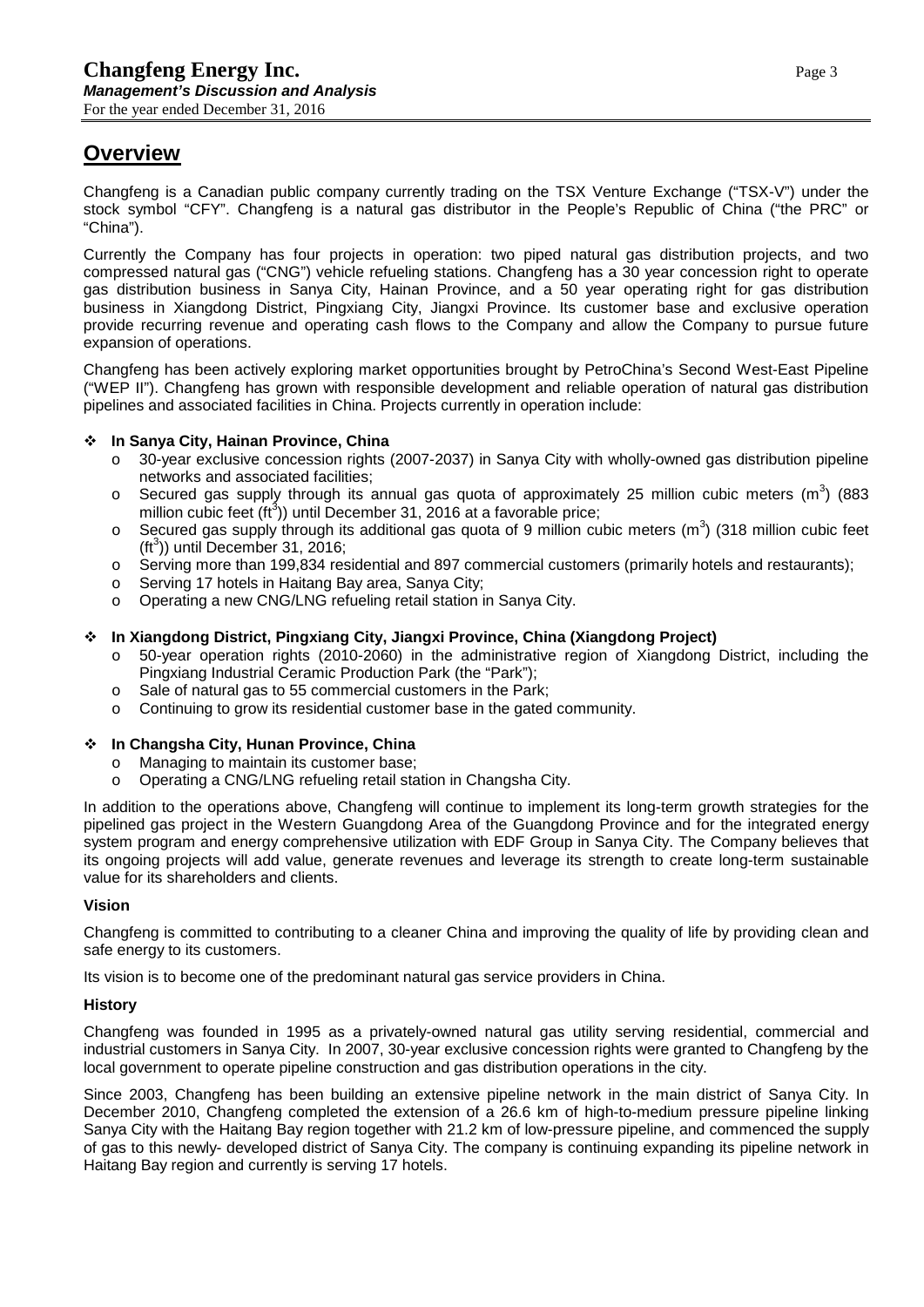Since 2010, the Company completed the construction of its first CNG filling station in Changsha City and commenced its operations. In 2012, the Company upgraded its CNG retail station's capacity to meet the increasing demand.

The Company completed the construction of a CNG/LNG refueling retail station in Sanya City, Hainan Province, China in May 2016 and started the operation.

As of the end of 2016, the Company is selling natural gas to 25 industrial customers in the Park and completed the installation of the main and service pipeline connecting to a gated community for its Xiangdong project. The company is continuing expanding its pipeline network in the Park and administrative region of Xiangdong District.

#### **Growth Strategy**

Changfeng's corporate strategy is to maximize operating cash flow of its existing operations, and to pursue longterm growth opportunities that add long-term shareholder value while focusing on its core operations in the natural gas business in China. The following initiatives are central to Changfeng`s growth strategy:

- Maximize operating cash flow from its Pipeline Gas Distribution in Sanya through securing additional gas quotas and from its pipeline connection service by increasing its customer base; and
- Focus on commercial and industrial-intensive, underdeveloped markets in medium and small cities in mainland China.

It is critical to successfully execute its growth strategies in order to achieve its vision. Below and throughout this MD&A, Changfeng will discuss the execution of its business strategy for 2017 and beyond.

#### *Maximize operating cash flow from its Pipeline Gas Distribution in Sanya through securing additional gas quotas and from its pipeline connection service by increasing its customer base*

The Company's strategy is to continue to grow its business in the Sanya Region where Changfeng has strong secular growth trends in tourism and real estate development. However, ever since 2010, demand for natural gas in this region has greatly exceeded its annual quota gas ("Quota Gas") due to both urban expansion and rapid development of coastal tourism.

Changfeng anticipates that the gas shortage situation in Sanya Region will not be significantly mitigated when CNOOC completes construction and commences operation of its LNG receiver terminal that is currently under construction in Hainan Island. As a result, in 2017, its strategy is to maximize the profits and operating cash flows from its Sanya's operation through the gas supply management, which aims to maintain the reasonable gross margin on gas sales.

At the same time, Changfeng has been working closely with the municipal government to find solutions to mitigate the negative effects of the gas shortage and higher gas pricing for other gas. Some practical measures to address the problem include a sales price increase to commercial and industrial customers, apply government subsidy, and apply extra gas quota.

Changfeng's strategy is also to continue to grow its customer base for its pipeline connection services in the Sanya Region. With the strong growth trends in tourism and real estate development, the Company has connected various hotels, restaurants, hospitals and gated communities and generated continuingly increasing cash flow from these pipeline connection services.

#### *Focus on commercial and industrial-intensive, underdeveloped markets in medium and small cities along the WEP II in mainland China*

Changfeng will continue to explore and develop gas distribution business opportunities in the emerging markets in mainland China, especially along WEP II. As a major national project of the China's 11th Five-Year Plan, construction of WEP II started on February 22, 2008. The trunk pipeline of WEP II has been completed and commenced the supply of gas in June 2011, and is to bring additional 30 billion  $m<sup>3</sup>$  gas annually to China over the next 30 years. As a result, there is a significant need for natural gas distribution utilities to provide a distribution solution to take new gas from national pipelines and deliver it to end users.

The Company's focus continues to be on commercial and industrial-intensive, underdeveloped markets in medium and small cities in these regions. Changfeng believes that this focused growth strategy enables us to grow its business rapidly, but at the same time, to minimize its capital expenditure requirements by limiting the potential size and length of gas pipelines through directly connecting the vast natural gas users such as industrial companies and gas-fired plants to the existing and/or planned national or provincial gas pipelines.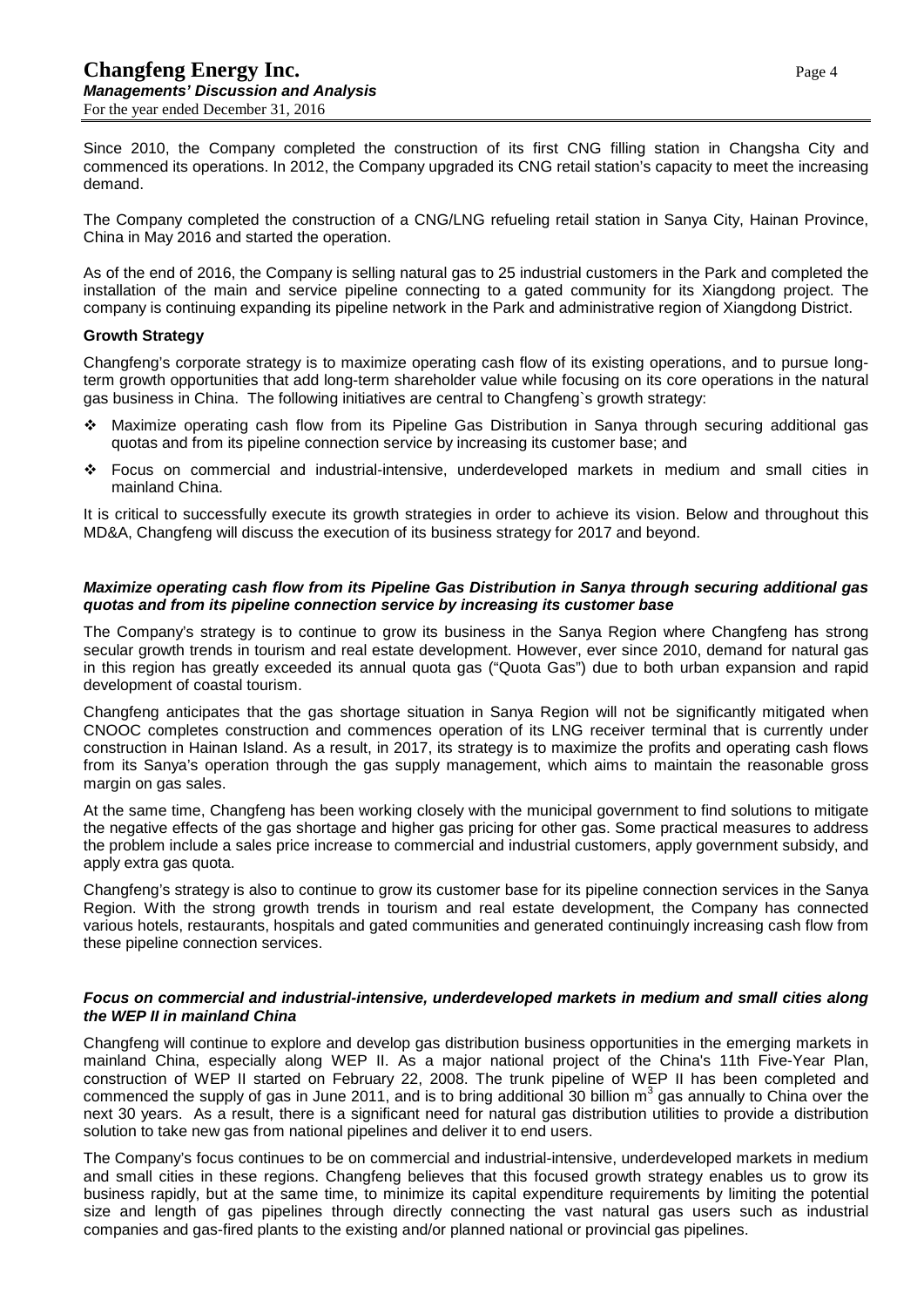Currently, three of the projects are in commercial operation, which are the CNG refueling stations in Changsha City and Sanya City, and Piped Gas Distribution in Xiangdong district, Pingxiang City. The Company is also pursuing a potential gas distribution opportunity in the Western Guangdong Area of Guangdong Province, China.

# **2016 Accomplishments**

On March 31, 2016, the Company signed a new gas supply contract with China National Offshore Oil Corporation ('CNOOC'). CNOOC is committed to supplying up to approximately 25 million  $m<sup>3</sup>$  of natural gas annually until December 31, 2016 with a fixed contractual price and same terms stated in original contract. The price under the 2016 contract with approximately 25 million m<sup>3</sup>, while higher than under the previous 24 million m<sup>3</sup> gas quota, remains favorable compared with the market price.

On April 27, 2016, shareholder loans in the aggregate amount of RMB40.0 million (December 31, 2015 - RMB40.0 million) to the Company, through a subsidiary controlled by the controlling shareholder of the Company, were renewed for one year with the same terms and conditions.

On May 12, 2016, the Company announced that the construction of a new CNG/LNG refueling retail station ("Sanya CNG/LNG Station") in Sanya City, Hainan Province has now been completed and it has commenced operation. Sanya CNG/LNG Station is designed to have a daily capacity of 30,000 m<sup>3</sup> and mainly supplies gas to public buses and taxis owned by Sanya Public Transit Group.

On May 31, 2016, the Company announced that one of its wholly owned subsidiaries has entered into a Statement of Intent for Cooperation (the "Statement of Intent I") with EDF (China) Holding Ltd., a subsidiary of Electricité de France (the "EDF Group") to jointly pursue energy utilization and low carbon energy projects in Haitang Bay area ("Haitang Bay") of Sanya City, China. Based on Statement of Intent I, the Company and EDF Group will further discuss the feasibility to establish a joint venture company (the "Joint Venture") and jointly invest and operate in energy utilization projects in Sanya City. The Company and EDF Group will respectively own 50% of the Joint Venture. Statement of Intent I creates no legal obligations for the Company or the EDF Group.

On August 4, 2016, the Company announced that, one of its wholly-owned subsidiaries, further to its previously announced Statement of Intent Idated on May 31, 2016 for Cooperation with EDF (China) Holding Ltd., a subsidiary of EDF Group, has entered into a Statement of Intent for Cooperation (the "Statement of Intent II") with the Sanya Municipal Government and EDF Group to jointly pursue the integrated energy system program in Sanya City, Hainan Province. According to the Statement of Intent II, the Sanya Municipal Government, EDF Group and Changfeng, will cooperatively develop the integrated energy system projects in order to promote a low carbon and energy intelligent urban city. The Sanya Municipal Government is also in support of an integrated energy project in Haitang Bay Area of Sanya City as proposed by EDF Group and Changfeng. Changfeng and EDF Group will further discuss the feasibility of establishing the Joint Venture and jointly invest and operate in the integrated energy program in Sanya City. The Statement of Intent II creates no legal obligations for any of the three parties.

On October 28, 2016, Changfeng entered into a natural gas purchase and sale agreement with Hainan Fuel Chemical Co., Ltd., a subsidiary of CNOOC to purchase 9.0 million  $m<sup>3</sup>$  of natural gas during the remainder of 2016 (the "Additional Gas Quota"). Any unused gas supply of the Additional Gas Quota is non-cumulative and not eligible to be carried forward to 2017. The Company will be billed exclusively on the actual volume of natural gas received until December 31, 2016. The Additional Gas Quota will enable the Company to better supply its operation in Sanya region and to enhance its gross margin by reducing purchases of relatively expensive CNG and LNG.

On December 5, 2016, Changfeng's wholly-owned subsidiary, Pingxiang Changfeng Natural Gas Co., Ltd. ("Pingxiang CF"), has completed an approximate 8-kilometre (5 miles) pipeline extension, connecting Pingxiang Industrial Ceramic Park (the "Park") and Luqian Industrial Area ("Luqian") in Xiangdong District, Pingxiang City, Jiangxi Province, China. Luqian is located in the center of Xiangdong District and is dominated by petrochemical and ceramic industrial companies some of which are suppliers for PetroChina Company Limited ("PetroChina") and China Petroleum and Chemical Corporation ("SinoPec"). This extension will help Changfeng to increase its sales of natural gas in Xiangdong District in 2017.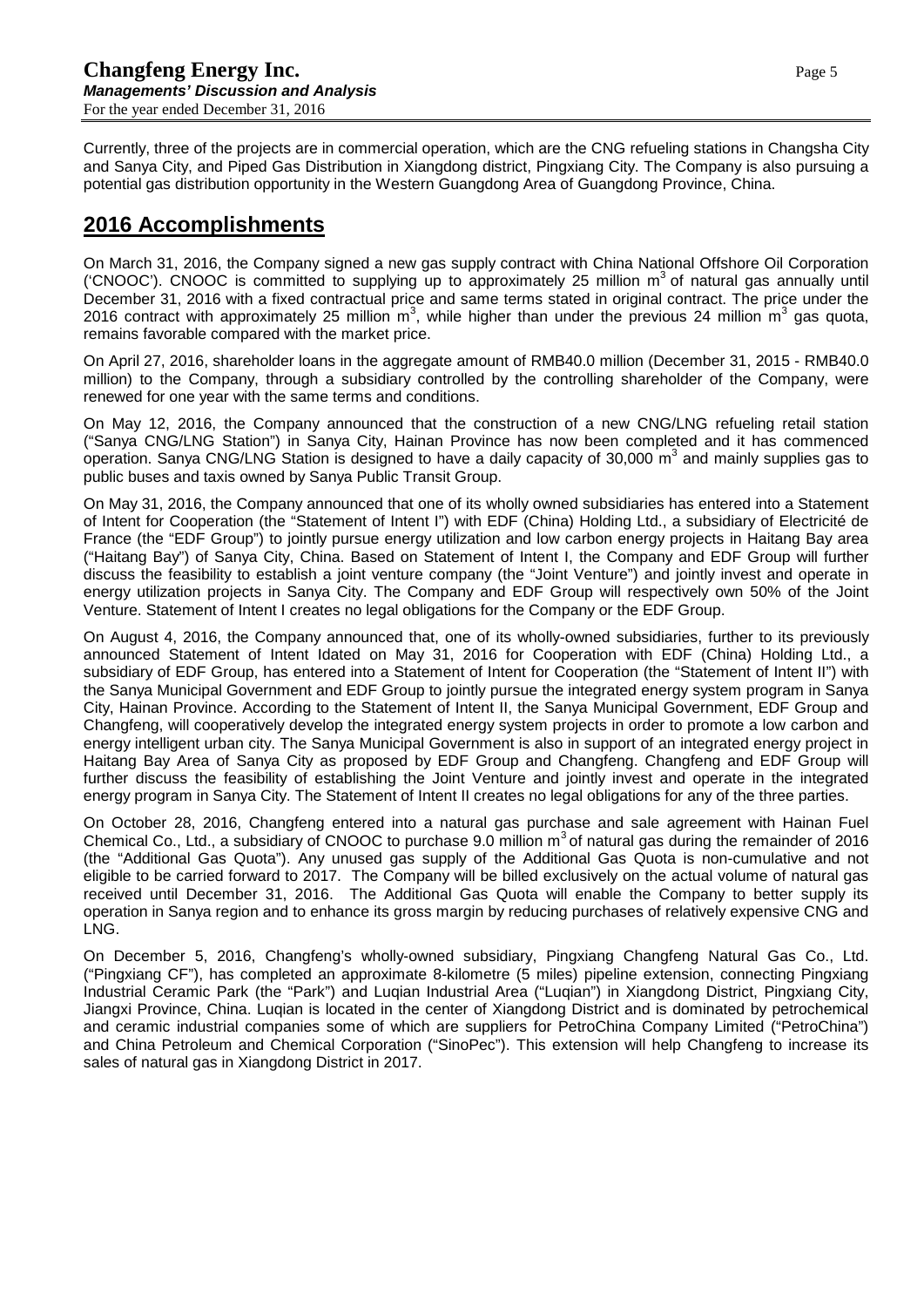# **Changfeng Sold Its Stake in Caofeidian Evergrowth Energy Co. Ltd.**

Changfeng, through its wholly-owned subsidiary, Sanya Changfeng Offshore Natural Gas Distribution Co., Ltd., sold its indirect interest in Caofeidian Evergrowth Energy Co., Ltd. ("Evergrowth"), which was established by Changfeng and Tangshan Caofeidian Development Investment Group Co., Ltd. ("CFD Group") in July 2015, to China Overseas Smart City Co., Ltd. ("COMC") on October 17, 2016, pursuant to an agreement dated September 29, 2016 between COMC and Changfeng's wholly-owned subsidiary, Sanya Changfeng Offshore Natural Gas Distribution Co., Ltd. (the "Agreement").

CFD Group has also agreed to sell its interest in Evergrowth to COMC. The purchase price for Evergrowth was satisfied by a cash payment of approximately RMB13.0 million by COMC to Changfeng, with the purchase price having been based on the assessment of the net asset value of Evergrowth as at August 31, 2016 by an independent valuator appointed by COMC. The registered capital of Evergrowth is currently RMB200.0 million. Changfeng and CFD Group each owned 50% of Evergrowth. RMB40.0 million of the registered capital had previously been contributed to Evergrowth by Changfeng and CFD Group. The remaining RMB160.0 million of registered capital is required to be contributed within 10 years of incorporation. Pursuant to the Agreement, COMC agreed to assume the responsibilities of Changfeng and CFD Group for the remaining RMB160.0 million of uncontributed registered capital.

Changfeng has recognized an investment loss and share of loss of approximately RMB3.1 million and RMB3.5 million respectively on Evergrowth in 2016.

# **Event after the reporting period**

On January 17, 2017, Changfeng announced that its Board of Directors has approved the adoption of a dividend policy under which dividends will be paid to each holder of Changfeng's common shares (the "Common Shares"). A total of approximately RMB6.0 million, which is approximately CAD1.1 million based on the prevailing exchange rate between CAD and RMB, has been contemplated for payment annually under Changfeng's dividend policy, which will be paid in equal semi-annual instalments. The first semi-annual dividend is contemplated to be payable in July 2017. The specifics of the initial dividend will be announced after it is declared closer to the expected payment date. This is the first dividend to be paid to shareholders in Changfeng's history.

On January 23, 2017, Changfeng announced that the special resolution to approve the continuation of the Company into British Columbia (the "Resolution") was approved unanimously at a meeting of shareholders of the Company held today (the "Meeting"). The Meeting was called to approve a proposed continuation of the Company into the provincial jurisdiction of British Columbia in order to facilitate the application of the Company for listing on The Stock Exchange of Hong Kong Limited that the Company intends to pursue, and to provide the Company with greater flexibility in corporate governance and administrative matters and corporate structure generally afforded by the Business Corporations Act (British Columbia).

### **Business Segments**

Changfeng's businesses are currently organized into two segments: Natural Gas Distribution Utility and CNG Refueling Retail Station.

### **Natural Gas Distribution Utility**

The Natural Gas Distribution Utility consists of gas pipeline installation and connection and piped gas sales, which is currently in its primary operation.

Changfeng operates by installing and connecting gas pipelines and selling gas through its pipeline networks to the end users. Changfeng currently derives the majority of its revenue from installing and connecting services and distribution of natural gas through its pipeline networks in Sanya City, Hainan Province, China.

Since 2003, Changfeng has been building extensive pipeline networks in the main district of Sanya City. Over the last four years, Changfeng has committed significant resources to extend its gas pipeline networks from the main district of Sanya City to the Haitang Bay area, a newly developing, high growth tourist district in Sanya City. The rapid growth of the Haitang Bay district is mainly attributable to the commitment made by the China Central Government in late 2009 to build Hainan Province into an international tourism destination by 2020.

Since 2008, in order to add incremental value to its existing business, Changfeng has been actively pursuing its gas connections and pipeline gas business in selected cities in Jiangxi and Guangdong provinces in mainland China. These provinces represent potentially large, rapidly growing emerging-markets for Changfeng as a result of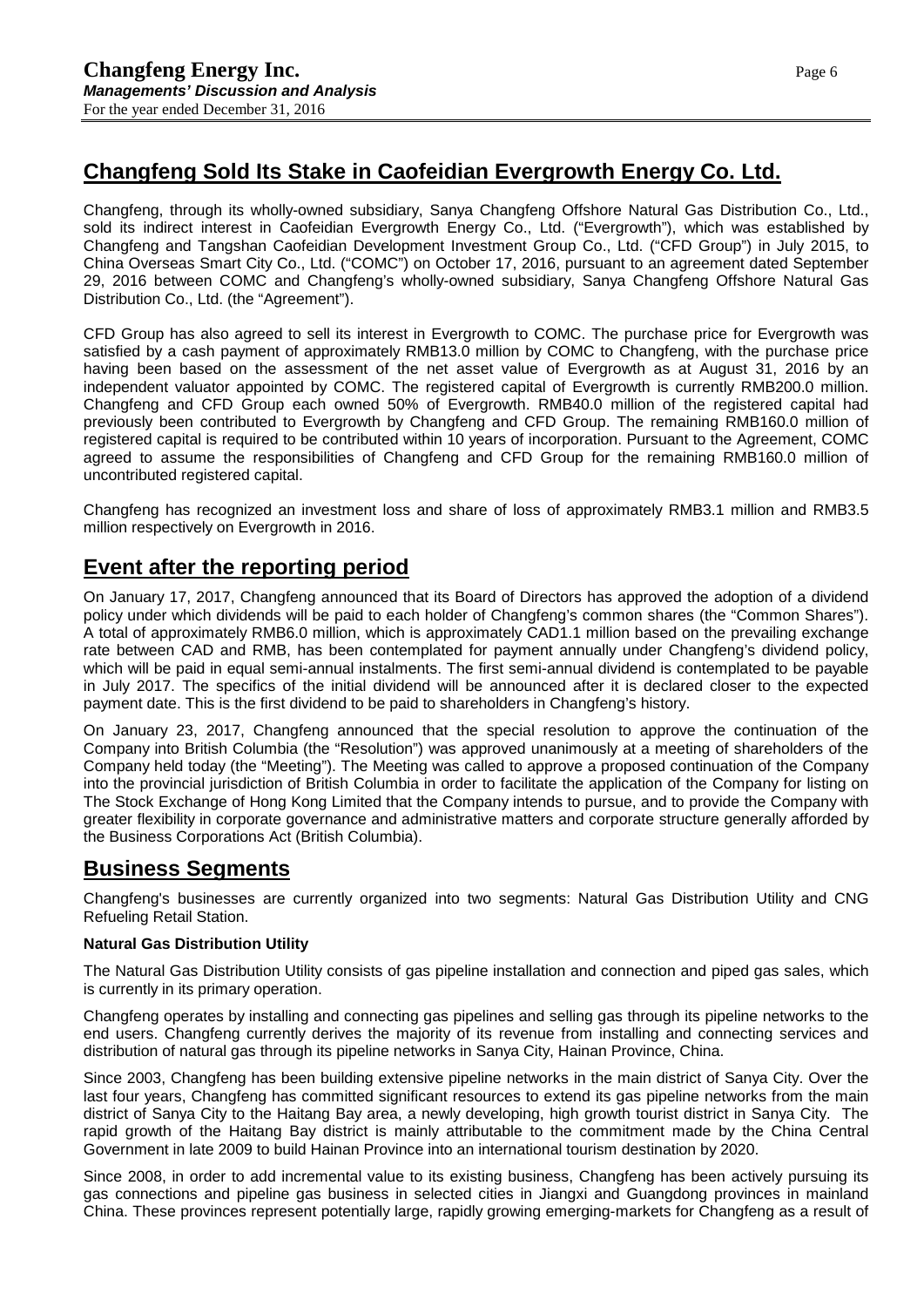the full operation of the eight sub-lines of WEP II in 2012. Please refer to the Expansion Project section in this MD&A for further discussion of these projects.

#### **CNG Refueling Retail Station**

CNG Refueling Retail Station serves mainly for public transportation vehicles like buses and taxis. Currently two stations are running in mainland China, one in Changsha City, [Hunan Province,](http://www.maps-of-china.net/p_hunan_map.html) and the other in Sanya City, Hainan Province.

Changsha CNG refueling retail station was completed and commenced the supply of gas in April 2010. Changsha City is the capital of [Hunan Province](http://www.maps-of-china.net/p_hunan_map.html) with a population of approximately 7.4 million (2015), and it is an important commercial and trade center in central-south China. In 2006, the Changsha City municipal government began to encourage taxicab and public bus vehicles to be dual-fuel vehicles (gasoline and natural gas) in order to alleviate serious air pollution problems. Since 2012, the municipal government allowed private owners to switch to natural gas fueled vehicle.

Sanya CNG refueling retail station was completed and commenced the supply of gas in May 2016. It is designed to have a daily capacity of 30,000 m<sup>3</sup> and mainly supplies gas to public buses and taxis owned by Sanya Public Transit Group. The station added a new line of business other than natural gas distribution utility in Sanya City for the Company.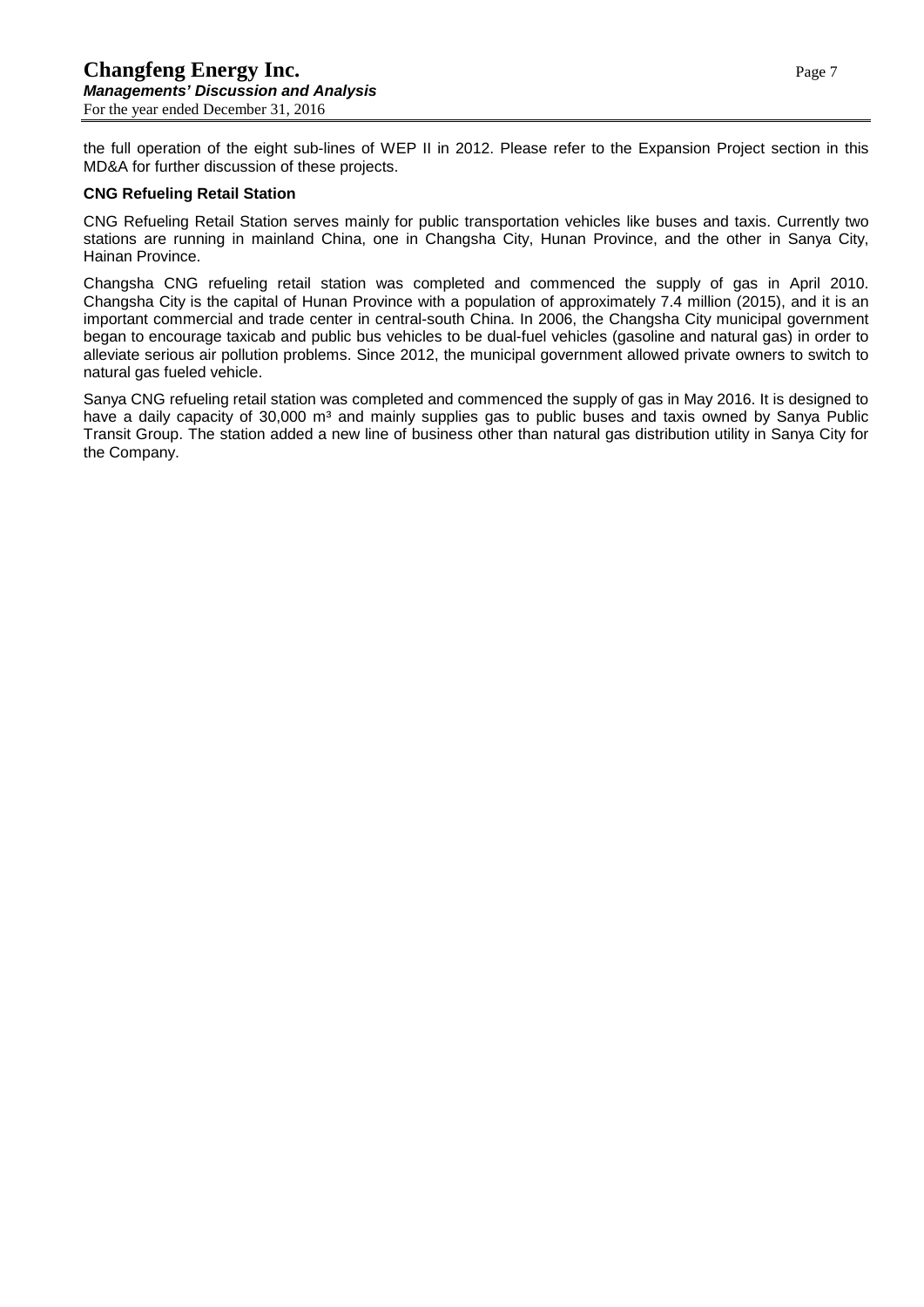# **Selected Annual Financial Information**

| CAD000<br>CAD'000<br><b>RMB'000</b><br><b>RMB'000</b><br><b>RMB'000</b><br>CAD'000<br>2015<br>Y.<br>2016<br>2015<br>2016<br>Change<br>Change<br>except percentages and pershare amounts<br>(Restate d)<br>(Restated)<br>70.748<br>354.449<br>305,445<br>49,004<br>16%<br>62,128<br>8,620<br>Reven ue<br>4%<br>150,033<br>143,587<br>6,446<br>29,947<br>29,206<br>741<br>Gross profit<br>47%<br>-5%<br>-5%<br>47%<br>42%<br>42%<br>% of revenue<br>70.208<br>63.934<br>6,274<br>10%<br>14,014<br>13,004<br>1.010<br>General and administrative<br>20%<br>21%<br>$-1%$<br>20%<br>21%<br>$-1\%$<br>% of revenue<br>3%<br>17,841<br>17,252<br>589<br>3,561<br>3.509<br>52<br>Selling and marketing<br>5%<br>6%<br>$-1%$<br>5%<br>6%<br>$-1%$<br>% of revenue<br>821<br>621<br>$-100%$<br>167<br>Stock based compensation<br>(167)<br>÷<br>2,740<br>(1.991)<br>4.731<br>$-238%$<br>547<br>(405)<br>952<br>Other losses and (gain) | (For information purposes and unaudited) |
|------------------------------------------------------------------------------------------------------------------------------------------------------------------------------------------------------------------------------------------------------------------------------------------------------------------------------------------------------------------------------------------------------------------------------------------------------------------------------------------------------------------------------------------------------------------------------------------------------------------------------------------------------------------------------------------------------------------------------------------------------------------------------------------------------------------------------------------------------------------------------------------------------------------------------|------------------------------------------|
|                                                                                                                                                                                                                                                                                                                                                                                                                                                                                                                                                                                                                                                                                                                                                                                                                                                                                                                              |                                          |
|                                                                                                                                                                                                                                                                                                                                                                                                                                                                                                                                                                                                                                                                                                                                                                                                                                                                                                                              | ₩                                        |
|                                                                                                                                                                                                                                                                                                                                                                                                                                                                                                                                                                                                                                                                                                                                                                                                                                                                                                                              |                                          |
|                                                                                                                                                                                                                                                                                                                                                                                                                                                                                                                                                                                                                                                                                                                                                                                                                                                                                                                              | 14%                                      |
|                                                                                                                                                                                                                                                                                                                                                                                                                                                                                                                                                                                                                                                                                                                                                                                                                                                                                                                              | 3%                                       |
|                                                                                                                                                                                                                                                                                                                                                                                                                                                                                                                                                                                                                                                                                                                                                                                                                                                                                                                              |                                          |
|                                                                                                                                                                                                                                                                                                                                                                                                                                                                                                                                                                                                                                                                                                                                                                                                                                                                                                                              | 8%                                       |
|                                                                                                                                                                                                                                                                                                                                                                                                                                                                                                                                                                                                                                                                                                                                                                                                                                                                                                                              |                                          |
|                                                                                                                                                                                                                                                                                                                                                                                                                                                                                                                                                                                                                                                                                                                                                                                                                                                                                                                              | 1%                                       |
|                                                                                                                                                                                                                                                                                                                                                                                                                                                                                                                                                                                                                                                                                                                                                                                                                                                                                                                              |                                          |
|                                                                                                                                                                                                                                                                                                                                                                                                                                                                                                                                                                                                                                                                                                                                                                                                                                                                                                                              | $-100%$                                  |
|                                                                                                                                                                                                                                                                                                                                                                                                                                                                                                                                                                                                                                                                                                                                                                                                                                                                                                                              | $-235%$                                  |
| 90,789<br>10,773<br>18,122<br>16,275<br>80,016<br>$13\%$<br>1.847<br>Total expenses                                                                                                                                                                                                                                                                                                                                                                                                                                                                                                                                                                                                                                                                                                                                                                                                                                          | 11%                                      |
| 26%<br>% of revenue<br>26%<br>26%<br>0%<br>26%<br>0%                                                                                                                                                                                                                                                                                                                                                                                                                                                                                                                                                                                                                                                                                                                                                                                                                                                                         |                                          |
| Income from operations<br>59,244<br>63,571<br>(4,327)<br>-7%<br>11,825<br>12,930<br>(1, 105)                                                                                                                                                                                                                                                                                                                                                                                                                                                                                                                                                                                                                                                                                                                                                                                                                                 | $-0.7$                                   |
| 21%<br>17%<br>21%<br>17%<br>$-4%$<br>% of revenue<br>$-4%$                                                                                                                                                                                                                                                                                                                                                                                                                                                                                                                                                                                                                                                                                                                                                                                                                                                                   |                                          |
| 7.874<br>7.410<br>464<br>6%<br>1,572<br>1,507<br>65<br>Finance costs                                                                                                                                                                                                                                                                                                                                                                                                                                                                                                                                                                                                                                                                                                                                                                                                                                                         | 4%                                       |
| 15%<br>Interest Income<br>(681)<br>(590)<br>(91)<br>(136)<br>(120)<br>(16)                                                                                                                                                                                                                                                                                                                                                                                                                                                                                                                                                                                                                                                                                                                                                                                                                                                   | 13%                                      |
| 0%<br>Share of bas of an associate<br>1<br>٠                                                                                                                                                                                                                                                                                                                                                                                                                                                                                                                                                                                                                                                                                                                                                                                                                                                                                 | 0%                                       |
| 781%<br>81<br>Share of bss of a joint venture<br>3.516<br>399<br>3.117<br>702<br>621                                                                                                                                                                                                                                                                                                                                                                                                                                                                                                                                                                                                                                                                                                                                                                                                                                         | 767%                                     |
| 622<br>100%<br>3.114<br>3.114<br>622<br>Loss on disposal of a bintventure<br>٠<br>٠                                                                                                                                                                                                                                                                                                                                                                                                                                                                                                                                                                                                                                                                                                                                                                                                                                          | 100%                                     |
| Profit before Income taxes<br>56.345<br>(2, 397)<br>45,414<br>(10.931)<br>$-19%$<br>9,064<br>11,461                                                                                                                                                                                                                                                                                                                                                                                                                                                                                                                                                                                                                                                                                                                                                                                                                          | $-21%$                                   |
| 18%<br>13%<br>18%<br>$-5%$<br>13%<br>-5%<br>% of revenue                                                                                                                                                                                                                                                                                                                                                                                                                                                                                                                                                                                                                                                                                                                                                                                                                                                                     |                                          |
| 4,095<br>20%<br>4.067<br>741<br>24.088<br>19,993<br>4.808<br>Income taxes                                                                                                                                                                                                                                                                                                                                                                                                                                                                                                                                                                                                                                                                                                                                                                                                                                                    | 18%                                      |
| 7%<br>7%<br>7%<br>7%<br>0%<br>0%<br>% of revenue                                                                                                                                                                                                                                                                                                                                                                                                                                                                                                                                                                                                                                                                                                                                                                                                                                                                             |                                          |
| 21,326<br>36,352<br>4,256<br>7,394<br>Profit for the period<br>(15, 026)<br>-41%<br>(3.138)                                                                                                                                                                                                                                                                                                                                                                                                                                                                                                                                                                                                                                                                                                                                                                                                                                  | $-42%$                                   |
| 12%<br>6%<br>12%<br>-6%<br>-6%<br>% of revenue<br>6%                                                                                                                                                                                                                                                                                                                                                                                                                                                                                                                                                                                                                                                                                                                                                                                                                                                                         |                                          |
| 76,315<br>86,178<br>(9, 863)<br>15,232<br>17,529<br>(2.297)<br>$-11%$<br>EBITDA (1)                                                                                                                                                                                                                                                                                                                                                                                                                                                                                                                                                                                                                                                                                                                                                                                                                                          | $-13%$                                   |
| 28%<br>22%<br>28%<br>$-6%$<br>22%<br>$-6%$<br>% of revenue                                                                                                                                                                                                                                                                                                                                                                                                                                                                                                                                                                                                                                                                                                                                                                                                                                                                   |                                          |
| 2.206<br>-35%<br>1,440<br>(766)<br>287<br>(162)<br>449<br>Non-controlling interest                                                                                                                                                                                                                                                                                                                                                                                                                                                                                                                                                                                                                                                                                                                                                                                                                                           | $-36%$                                   |
| %<br><b>RMB'000</b><br><b>RMB000</b><br><b>RMB'000</b><br><b>CAD'000</b><br><b>CAD'000</b><br><b>CAD'000</b>                                                                                                                                                                                                                                                                                                                                                                                                                                                                                                                                                                                                                                                                                                                                                                                                                 | %                                        |
| (Restated)<br>(Restated)<br>Change<br>Change                                                                                                                                                                                                                                                                                                                                                                                                                                                                                                                                                                                                                                                                                                                                                                                                                                                                                 |                                          |
| <b>Basic EPS</b><br>0.32<br>0.54<br>$-41%$<br>0.06<br>0.11<br>(0.22)<br>(0.05)                                                                                                                                                                                                                                                                                                                                                                                                                                                                                                                                                                                                                                                                                                                                                                                                                                               |                                          |
| 0.06<br><b>Diluted EPS</b><br>0.32<br>0.54<br>(0.22)<br>$-41%$<br>0.11<br>(0.05)                                                                                                                                                                                                                                                                                                                                                                                                                                                                                                                                                                                                                                                                                                                                                                                                                                             | -45%<br>45%                              |

Note: (1) EBITDA is identified and defined under the section "Non-IFRS Financial Measures".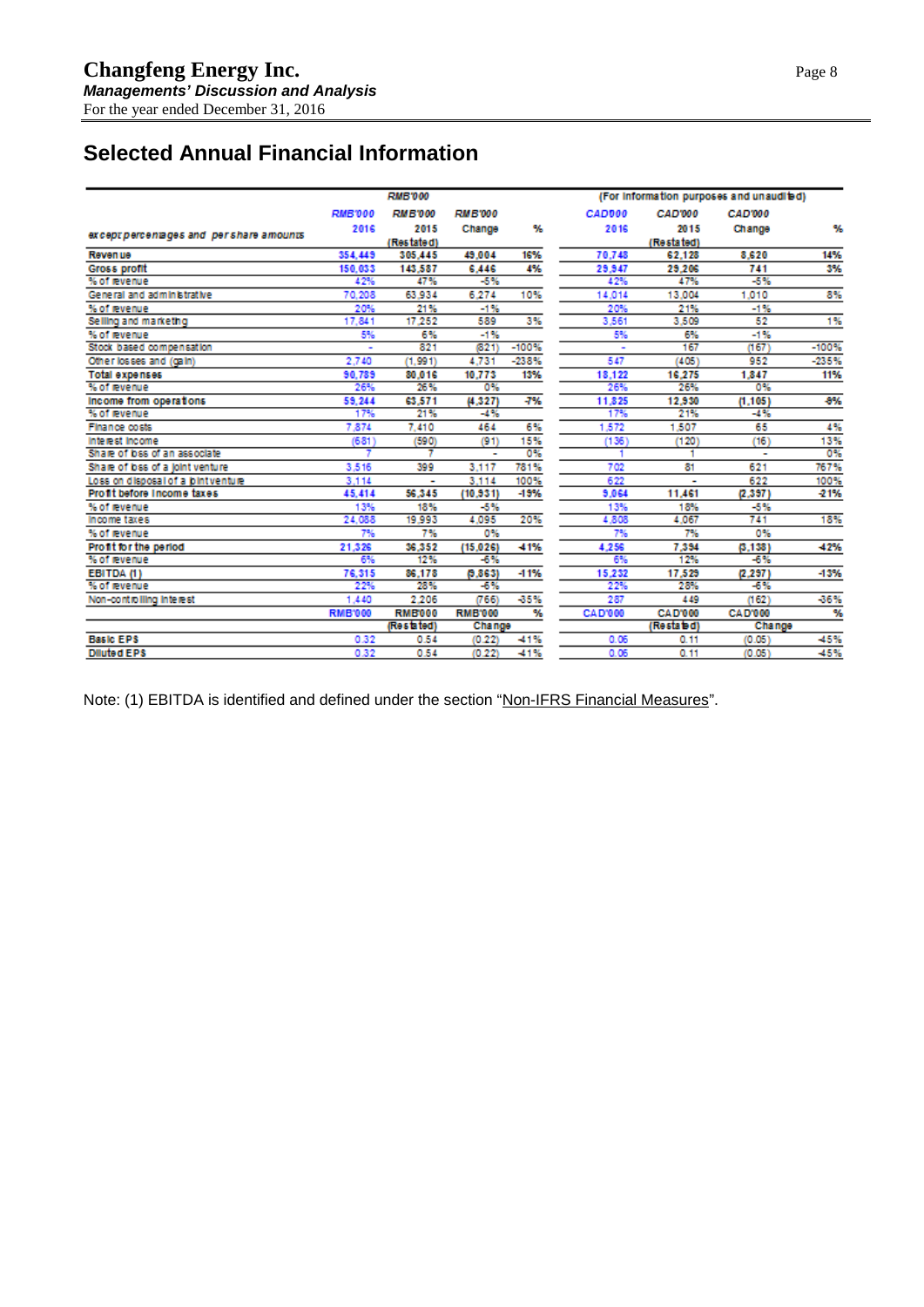# **Results of Operations**

#### **Revenue**

| <b>Total Revenue in RMB'000</b>        |         |         |        |            |
|----------------------------------------|---------|---------|--------|------------|
|                                        | 2016    | 2015    | Change | %          |
| Gas distribution utility               |         |         |        |            |
| - Gas Sales                            | 170,444 | 139,053 | 31.391 | <b>23%</b> |
| - Pipeline Installation and Connection | 134,809 | 123,162 | 11.647 | 9%         |
| CNG vehicle refueling                  | 49,196  | 43,230  | 5,966  | 14%        |
| <b>Total Revenue in RMB'000</b>        | 354,449 | 305,445 | 49.004 | 16%        |
| <b>Total Revenue in CAD'000</b>        | 70,748  | 62,127  | 8.621  | 14%        |

Revenue for the year ended December 31, 2016 was RMB354.4 million, an increase of RMB49.0 million, or 16%, from RMB305.4 million for the year 2015. This increase is mainly the result of increased gas sales volume, and connection revenue.

Further analysis is presented below for the Company's two business segments: Natural Gas Distribution Utility and CNG Vehicle Refueling Stations.

#### *Natural Gas Distribution Utility*

Natural Gas Distribution Utility segment consists of two components: Gas Sales and Pipeline Installation and Connection. With the stable growth in customers newly connected and in gas volume consumed, revenue from gas sales has been growing steadily in recent years; and revenue from pipeline installation and connection has also growth during 2016.

#### Gas Sales

Gas Volume Sold – Sanya Region

| <b>Sanya Region</b>               |            |            |           |     |
|-----------------------------------|------------|------------|-----------|-----|
| Gas volume sold (m <sup>3</sup> ) | 2016       | 2015       | Change    | %   |
| <b>Residential customers</b>      | 11,282,000 | 9,440,000  | 1,842,000 | 20% |
| Commercial customers              | 30,802,600 | 28,340,000 | 2,462,600 | 9%  |
| <b>Subtotal (Sanya Region)</b>    | 42,084,600 | 37,780,000 | 4,304,600 | 11% |

In 2016, the Company had an annual gas quota of 25.0 million  $m<sup>3</sup>$  for its Sanya Region operation. And a 9 million m<sup>3</sup> of extra gas quota made available in 2016 through coordination with the local government in Sanya region. In 2016, the Company purchased 5.0 million  $m<sup>3</sup>$  exchanged pipeline gas from its Gas and Electricity Exchange Program which was completed at the end of 2013.

Gas sales volume for Sanya Region in 2016 was 42.1 million m<sup>3</sup>, an increase of 4.3 million m<sup>3</sup> or 11%, compared to 37.8 million m<sup>3</sup> for the year 2015, of which 11.3 million m<sup>3</sup> was for residential customers at an annual growth rate of 20% and 30.8 million  $m<sup>3</sup>$  for commercial customers at an annual growth rate of 9%.

The Company's non-residential customers include commercial and industrial customers, mainly comprised of hotels, resorts and restaurants in Sanya City. Currently, approximately 73% of the total annual volume of gas in Sanya City is sold to these non-residential customers. Sanya municipal government's approval of the sales price increase related to the implementation of the long-term Budget Process (the "Budget Process"), which was implemented as part of the solution to address the ongoing gas deficit issue in the Sanya region. The Budget Process is intended to provide (a) potential subsidy for the loss, if any, on the gas sales to its residential customers; and (b) periodic sales price adjustments for its commercial customers enabling the sales prices to reflect the interaction between supply and demand; however, there is no guarantee that the Budget Process will be successfully implemented by the government in the future.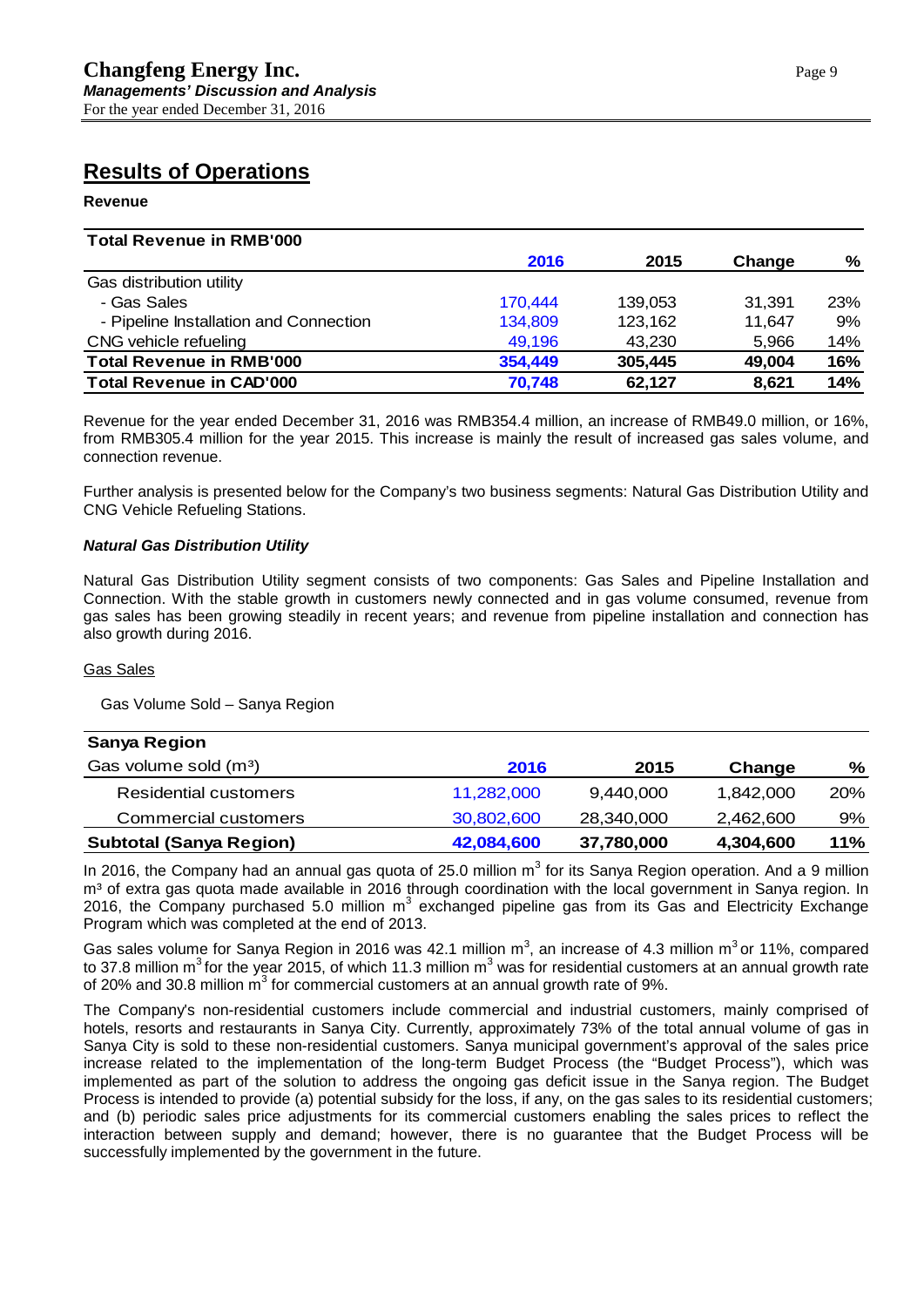#### Gas Sales

Gas Volume Sold – Xiangdong Region

| <b>Xiangdong Region</b>              |           |           |           |      |
|--------------------------------------|-----------|-----------|-----------|------|
| Gas volume sold (m <sup>3</sup> )    | 2016      | 2015      | Change    | %    |
| Residential customers                | 351,291   | 195,155   | 156,136   | 80%  |
| Commercial customers                 | 7,526,731 | 1,646,894 | 5.879.837 | 357% |
| <b>Subtotal (Xiangdong District)</b> | 7,878,022 | 1,842,049 | 6,035,973 | 328% |

Gas sales volume for Xiangdong District in 2016 was 7.9 million m<sup>3</sup>, an increase of 6.0 million m<sup>3</sup> or 328%, compared to 1.8 million  $m^3$  for 2015, of which 96% of gas volume was sold to non-residential customers.

#### Gas Sales

Gas Sales Revenue

| Gas sales revenue in RMB'000 | 2016    | 2015    | Change | %    |
|------------------------------|---------|---------|--------|------|
| Sanya                        | 149.020 | 132.742 | 16.278 | 12%  |
| Xiangdong                    | 21.424  | 6.311   | 15.113 | 239% |
| <b>Total</b>                 | 170.444 | 139,053 | 31.391 | 23%  |

Gas sales revenue for the year ended December 31, 2016 was RMB170.4 million, an increase of RMB31.4 million or 23%, from RMB139.1 million in 2015. The increase is mainly attributable to:

- the gas sales volume increased by 11% for Sanya region in 2016;<br>- the gas sales volume growth of 328% in Xiangdong district in 2016

the gas sales volume growth of 328% in Xiangdong district in 2016.

Pipeline Installation and Connection

| <b>Sanya Region</b>                    |         |         |        |               |
|----------------------------------------|---------|---------|--------|---------------|
|                                        | 2016    | 2015    | Change | ℅             |
| <b>Customers newly connected</b>       |         |         |        |               |
| <b>Residential customers</b>           | 30,558  | 27028   | 3,530  | 13%           |
| Commercial customers                   | 64      | 44      | 20     | 45%           |
| <b>Total customers connected</b>       |         |         |        |               |
| Residential customers                  | 199,834 | 169276  | 30,558 | 18%           |
| <b>Commercial customers</b>            | 897     | 833     | 64     | 8%            |
|                                        |         |         |        |               |
| <b>Xiangdong Region</b>                | 2016    | 2015    | Change | ℅             |
| <b>Customers newly connected</b>       |         |         |        |               |
| <b>Residential customers</b>           | 1,114   | 408     | 706    | 173%          |
| <b>Commercial customers</b>            | 45      | 3       | 42     | 1400%         |
| <b>Total customers connected</b>       |         |         |        |               |
| Residential customers                  | 2,549   | 1,435   | 1,114  | 78%           |
| <b>Commercial customers</b>            | 55      | 10      | 45     | 450%          |
| Pipeline connection revenue in RMB'000 | 2016    | 2015    | Change | $\frac{9}{6}$ |
| Sanya                                  | 130,836 | 122,316 | 8,520  | 7%            |
| Xiangdong                              | 3,973   | 846     | 3,127  | 370%          |
| Total                                  | 134,809 | 123,162 | 11,647 | 9%            |

Pipeline installation and connection revenue for fiscal 2016 was RMB134.8 million, an increase of RMB11.6 million or 9%, from RMB123.2 million in 2015. The increase is mainly attributable to: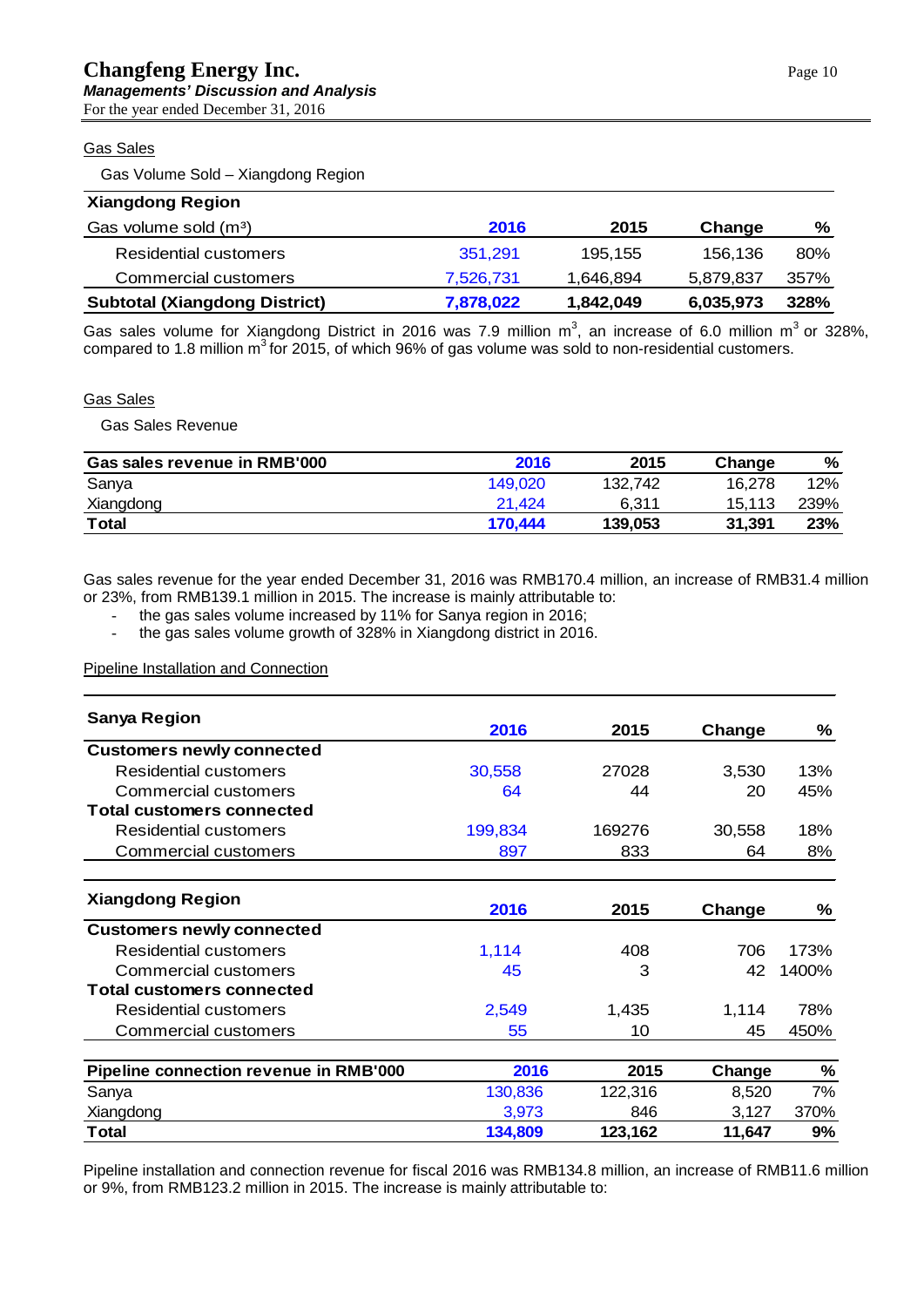- comparatively higher amount of new residential customers connected during 2016 in Sanya region, which was a total of 30,558, an increase of 3,530 or 13%, from 27,028 in 2015;
- comparatively higher number of new commercial customers connected during 2016 in Sanya region, which was a total of 64, an increase of 20 or 45%, from 44 in 2015;
- comparatively higher amount of new residential customers connected during 2016 in Xiangdong district, which was a total of 1,114, an increase of 706 or 173%, from 408 in 2015 and
- significantly higher number of new commercial customers connected during 2016 in Xiangdong region, which was a total of 45, an increase of 42 or 1400%, from 3 in 2015;

#### *CNG vehicle refueling station*

| CNG Sales Volume (m <sup>3</sup> )   | 2016       | 2015       | Change      | %      |
|--------------------------------------|------------|------------|-------------|--------|
| Changsha CNG                         | 7,812,176  | 11,314,354 | (3,502,178) | $-31%$ |
| Sanya CNG/LNG                        | 3,853,354  | ٠          | 3,853,354   | 100%   |
| Total Sales Volume (m <sup>3</sup> ) | 11,665,530 | 11,314,354 | 351,176     | 3%     |
|                                      |            |            |             |        |
| <b>CNG sales revenue in RMB'000</b>  | 2016       | 2015       | Change      | %      |
| Revenue in RMB                       |            |            |             |        |
| Changsha CNG                         | 29,749     | 43,230     | (13, 481)   | $-31%$ |
| Sanya CNG/LNG                        | 19,447     | ٠          | 19,447      | 100%   |
| Total                                | 49,196     | 43,230     | 5,966       | 14%    |

Total revenue from CNG refueling retail stations for 2016 was RMB49.2 million, with an increase of RMB6.0 million, or 14% from 2015. Sales revenue for Changsha CNG station dropped to RMB29.7 million in 2016, a decrease of RMB13.5 million or 31%, from RMB43.2 million in 2015. The drop was mainly due to local market competition thus sales volume decreased to 7.8 million  $m^3$  in 2016, a decrease of 3.5 million  $m^3$  or 31%, from 11.3 million  $m^3$  in 2015. Sales revenue from new Sanya CNG/LNG refueling retail station, which commenced its operation in May 2016, was RMB19.4 million in 2016, and the sales volume was 3.9 million  $m^3$ .

#### **Foreign exchange rates**

Changfeng reports its financial results in RMB and earns all of its revenues and incurs most of its expenses in Chinese RMB. As the Company is listed in TSX Canada, for financial information or comparative analysis presented in Canadian dollars, fluctuation in exchange rate should also be considered.

The exchange rate between Chinese RMB and Canadian dollar is summarized below.

| <b>One Chinese RMB to Canadian dollars</b> | 2016   |        | 2015 % change |
|--------------------------------------------|--------|--------|---------------|
| Spot rate at the end of the year           | 0.1930 | 0.2131 | $-9.4%$       |
| Average rate for the year                  | 0.1996 | 0.2034 | $-1.9%$       |

#### **Gross margin**

Gross margin for 2016 was RMB150.0 million, an increase of RMB6.4 million, or 4%, from RMB143.6 million in 2015. The gross margin percentage of 42% for 2016 was slightly lower than that of 47% for 2015.

Natural gas distribution utility gross margin as a percentage of sales year-over-year increased 5% (47% for 2016 vs 42% 2015). And the CNG refueling station gross margin as a percentage of sales year-over-year maintained the same 27% for 2016 and 2015.

#### **Operating expenses**

**General and administrative expenses** for 2016 were RMB70.2 million, an increase of RMB6.3 million, or 10%, from RMB63.9 million in 2015. The increase was attributable to higher employee salaries and benefits as a result of a higher inflation rate in China, additional employees, and expenses for new projects and new entities. General and administrative expenses as a percentage of sales for 2016 were 20%, lower than 21% in 2015.

**Travel and business development expenses** for 2016 were RMB17.8 million, an increase of RMB0.6 million, or 3%, from RMB17.3 million in 2015. As a percentage of sales, travel and business development expenses for 2016 was 5%, a decrease from 6% in 2015. These expenses normally fluctuate with travel and business development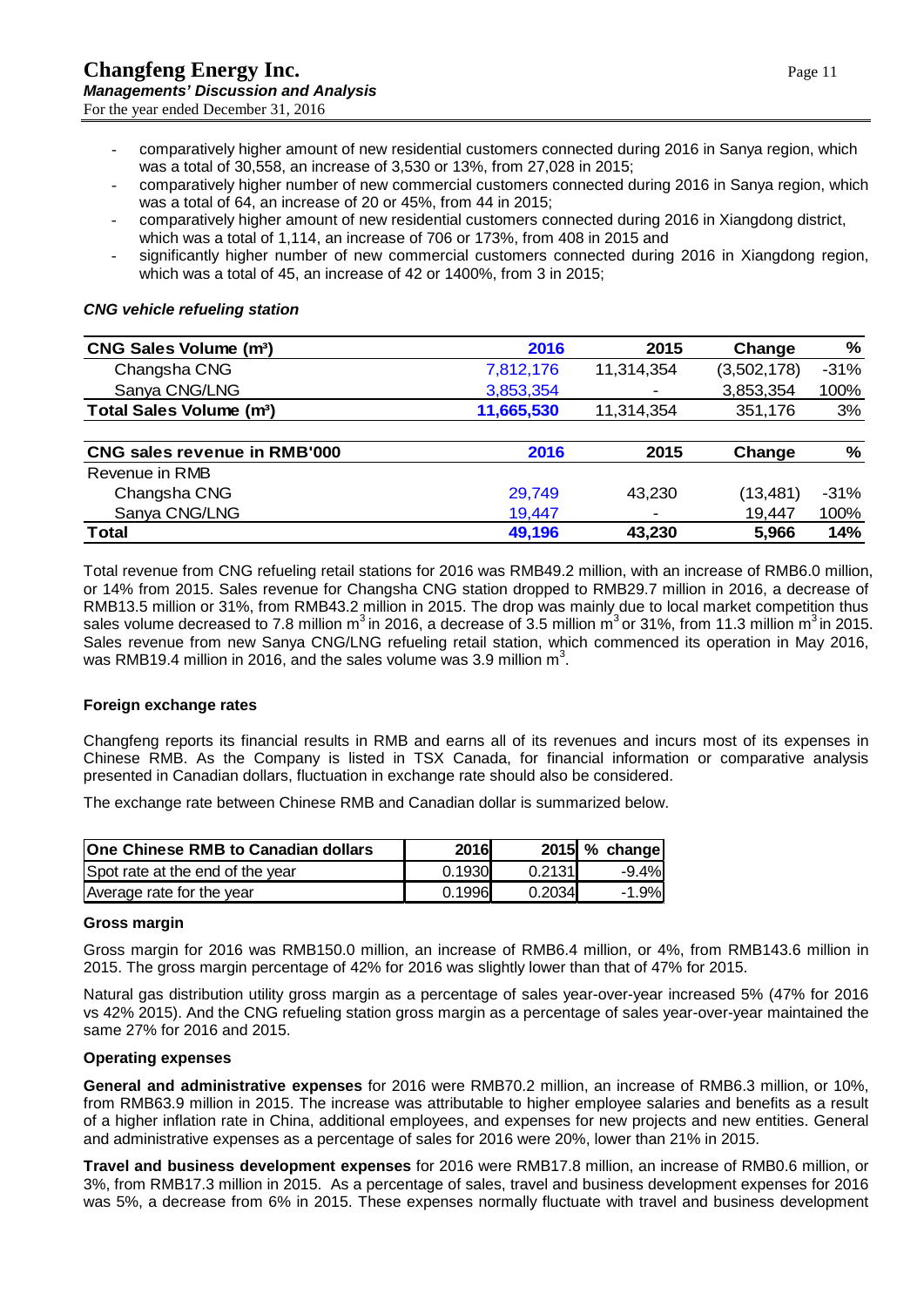activities in mainland China as the Company seeks to develop new projects in close proximity to the new national pipelines.

#### **Finance costs**

For fiscal 2016 and 2015 was RMB7.9 million and RMB7.4 million, respectively, an increase of RMB0.5 million.

#### **Share of loss and loss of disposal of Evergrowth**

Changfeng has recognized a share of loss of approximately RMB3.5 million on its investment on Evergrowth and a loss of RMB3.1 million due to the disposal of its stake in Evergrowth in 2016.

#### **EBITDA**

EBITDA (non-IFRS measure as identified and defined under section "Non-IFRS Measures") for fiscal 2016 was RMB76.3 million, a decrease of RMB9.9 million, from RMB86.1 million in 2015. Increase in gross profit was offset by the loss of RMB6.6 million on the investment and disposal of the joint venture, Evergrowth. EBITDA as a percentage of revenue for 2016 was 22%, a decrease of 6% from 28% in 2015.

#### **Net income**

Net income for fiscal 2016 was RMB21.3 million, or RMB0.32 per share basic and diluted compared to RMB36.4 million or RMB0.54 and RMB0.54 per share (basic and diluted) in 2015.

## **Expansion Projects**

Changfeng has the following projects under development as part of its growth strategy.

#### **Haitang Bay Pipelined Gas Project, Sanya City, Hainan Province**

Haitang Bay is one of the five major bays in [Sanya](http://en.wikipedia.org/wiki/Sanya) City, [Hainan](http://en.wikipedia.org/wiki/Hainan) Province. It is a flagship project being promoted by the Hainan provincial government to build Hainan Island into an international tourism destination by 2020. The size of the Haitang Bay development area is estimated at 98.7 square km and includes approximately 24 km of beachfront. It is planned to build this area into a new township and house more than twenty (20) five-star hotels by 2020.

In December 2010, Changfeng completed the extension of a 26.6 km of high-to-medium pressure pipeline linking Sanya City with Haitang Bay district together with 21.2 km of low pressure pipeline and associated facilities, and began to supply gas for this district.

During 2016 and 2015, the construction of pipeline networks in this district was slowed due to the tightening of credit by the Central Government of China to address growing inflation in China. Another 3.5km of gas pipeline has been completed in 2016. In the long term, Changfeng believe that the Haitang Bay would represent a highgrowth potential area for its operation in Sanya Region as more luxury hotels are to be constructed and connected to its pipeline networks.

Currently, there are 17 newly built hotels, including the Hilton, and Sheraton-chains, in operation and using the natural gas supplied by the Company for cooking and hot water. The gas consumption in 2016 was 5.2 million cubic meters, accounting for 12 percent of the total gas sales in Sanya operation.

### **CNG Refueling Retail Stations Project, Changsha City, Hunan Province**

CNG refueling stations represent Changfeng's first growth project in mainland China. However, further expansion and development of CNG refueling retail stations in Changsha beyond the first station has been delayed pending a secured gas source at a price that will provide a reasonable margin. In addition, other issues such as pricing of the lands to be either leased or purchased for construction of the CNG refueling stations, market size/development and capital budgeting are expected to play a role in the evolution of its CNG station initiative in Changsha City.

### **CNG and Piped Gas Distribution-Project, Xiangdong District, Pingxiang City, Jiangxi Province**

In December 2014, the Company entered into a natural gas purchase and sale agreement with PetroChina Company Ltd. regarding the purchase and sale of piped natural gas of 50 million  $m<sup>3</sup>$  in 2015. Thereafter, Changfeng and PetroChina will negotiate the annual volume of natural gas to be purchased by the Company from PetroChina in five year periods. Under the terms of the Agreement, The Company is also required to commission contract with Jiangxi Provincial Natural Gas Investment Co., Ltd. (the "Carrier"), the official natural gas terminal receiver appointed by the Government of Jiangxi Province, for the Carrier to transmit the purchased gas from PetroChina's Second West-East Pipeline ("WEP II") to the Company's gate station. After the construction of the Carrier's branch pipeline is completed, the Agreement will allow the Company to significantly reduce the quantities of relatively expensive CNG it has been required to purchase to supply its operations in Xiangdong.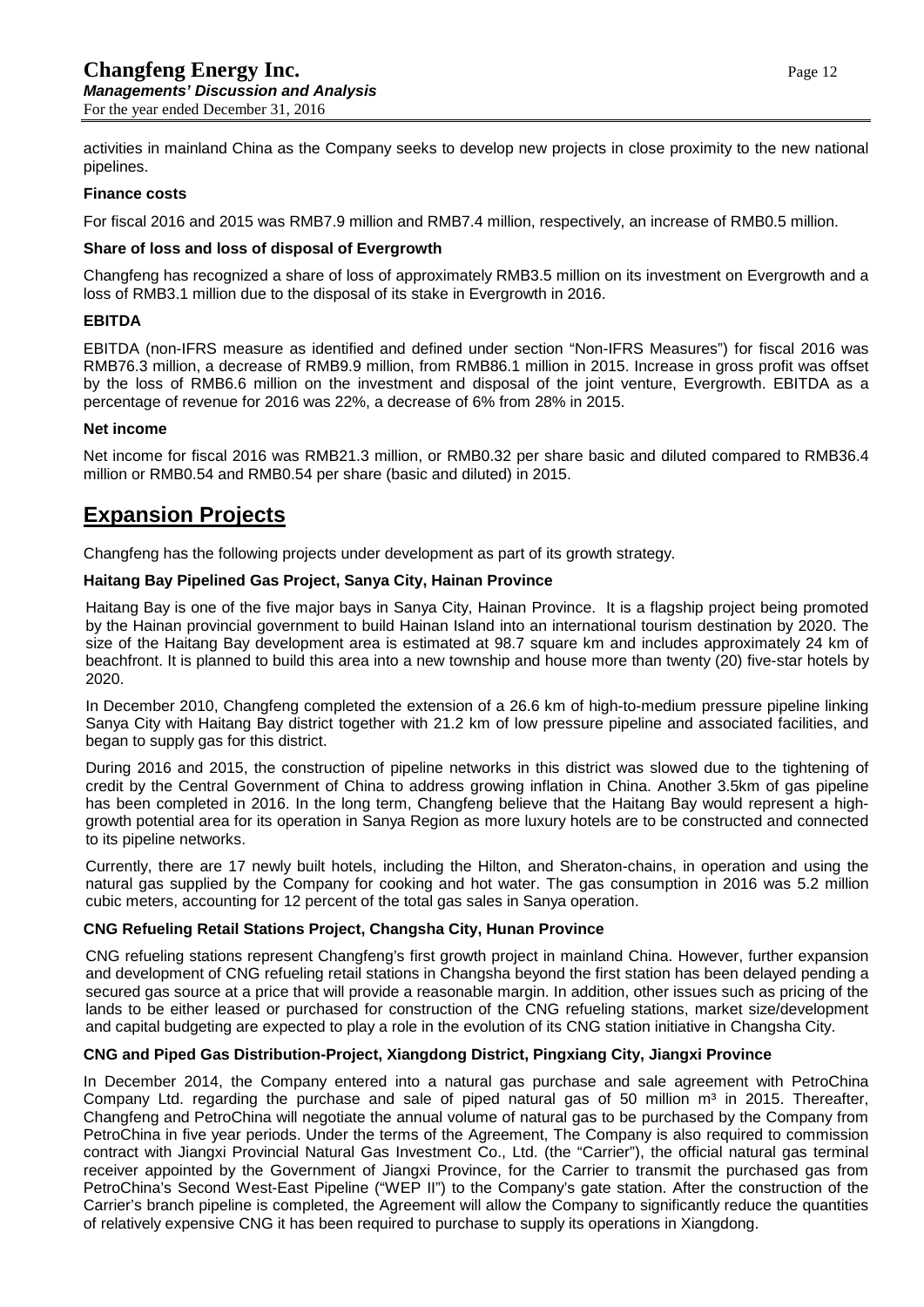### **Pipelined Gas Project, in the Western Guangdong Area ("Yue Xi") of Guangdong Province, China**

On December 30, 2015, Changfeng has obtained a land use right, received pipeline construction approval from the local government and passed the environmental assessments necessary to build the natural gas transmission pipelines, transmission stations and associated facilities to link the existing and/or planned provincial trunk lines to certain gas fueled power plants located in Gaoyao District, Zhaoqing City, Guangdong Province, China. The project consists of the installation of approximately 2.0 kilometres (1.4 miles) of pipeline connecting the existing and/or planned provincial trunk lines to gas fueled power plants belonging to Datang International Power Generation Co., Ltd, Guangdong Branch ("Datang - Guangdong"). The project will potentially allow for Changfeng to be one of the major natural gas distributors to Datang – Guangdong's power plant in Gaoyao District and other possible industrial customers. To carry out the development and future operation of the project, Gaoyao Evergrowth Natural Gas Co., Ltd., a wholly-owned subsidiary of Changfeng, has been incorporated in Gaoyao District, Zhaoqing City, Guangdong Province, China. The Company is inviting engineering construction bids for the project. The Company intends to work to secure the gas source for this project and to conclude the gas sales and purchase agreements with the end users.

## **Selected Quarterly Results**

The following set out the Company's consolidated quarterly results for the most recent eight quarters: In thousands of Chinese RMB, except per share amounts:

| Quarterly data (RMB '000)                             | 2016    |        |         | 2015 (Restated) |        |        |        |        |
|-------------------------------------------------------|---------|--------|---------|-----------------|--------|--------|--------|--------|
| except per share amounts                              | Q4      | Q3     | Q2      | Q1              | Q4     | Q3     | Q2     | Q1     |
| Foreign exchange rate<br>Ione RMB to Canadian dollars | 0.1996  | 0.1965 | 0.1972  | 0.2101          | 0.2034 | 0.2076 | 0.1982 | 0.1990 |
| Revenue                                               | 113,568 | 82.134 | 77,595  | 81,152          | 91,207 | 64.690 | 67,439 | 82,109 |
| Gross profit                                          | 42,603  | 34.404 | 30,411  | 42,615          | 32,673 | 30.470 | 33,366 | 47,078 |
| Profit (loss)                                         | 4,152   | 7,685  | (1,718) | 11,207          | 9,297  | 4,900  | 7,850  | 14,305 |
| <b>IEPS</b>                                           |         |        |         |                 |        |        |        |        |
| - basic                                               | 0.07    | 0.10   | 0.00    | 0.15            | 0.09   | 0.10   | 0.15   | 0.20   |
| - diluted                                             | 0.07    | 0.10   | 0.00    | 0.15            | 0.08   | 0.11   | 0.15   | 0.20   |

# **Financial Condition and Liquidity**

| <b>Key Financial Data and Comparative Figures</b> |           |            |
|---------------------------------------------------|-----------|------------|
| (RMB'000)                                         | 31-Dec-16 | 31-Dec-15  |
|                                                   |           | (Restated) |
| Cash                                              | 142,377   | 66,558     |
| <b>Working deficit</b>                            | (80, 724) | (117,058)  |
| Adjusted working capital (Note 1)                 | 24,367    | (62, 397)  |
| Plant and equipment                               | 385,654   | 352,439    |
| <b>Total assets</b>                               | 627,060   | 541,345    |
| Long term liabilities                             | 145,817   | 111,470    |
| Shareholders' equity                              | 192,010   | 170,669    |

Notes: (1) These financial measures are identified and defined under the section "Non-IFRS Financial Measures".

Cash increased by RMB75.8 million to RMB142.4 million at December 31, 2016 from RMB66.6 million at December 31, 2015. Cash change mainly originated from cash inflow provided by operating activities of RMB69.5 million, proceeds from the disposal of a joint venture of RMB13.0 million and disposal of available-for-sale financial assets of RMB1.0 million as well as from short-term loan withdrawal of RMB30.0 million and proceeds from stock option exercise of RMB1.2 million, withdrawal of pledged bank deposits of RMB9.0 million and long term debt raised of RMB60.0 million, but offset by cash outflow due to acquisition of property and equipment of RMB44.1 million, purchase of land use right of RMB7.5 million, payoff of due to related parties of RMB1.8 million, repayments of short term bank loan of RMB30.0 million and long term loan of RMB18.0 million.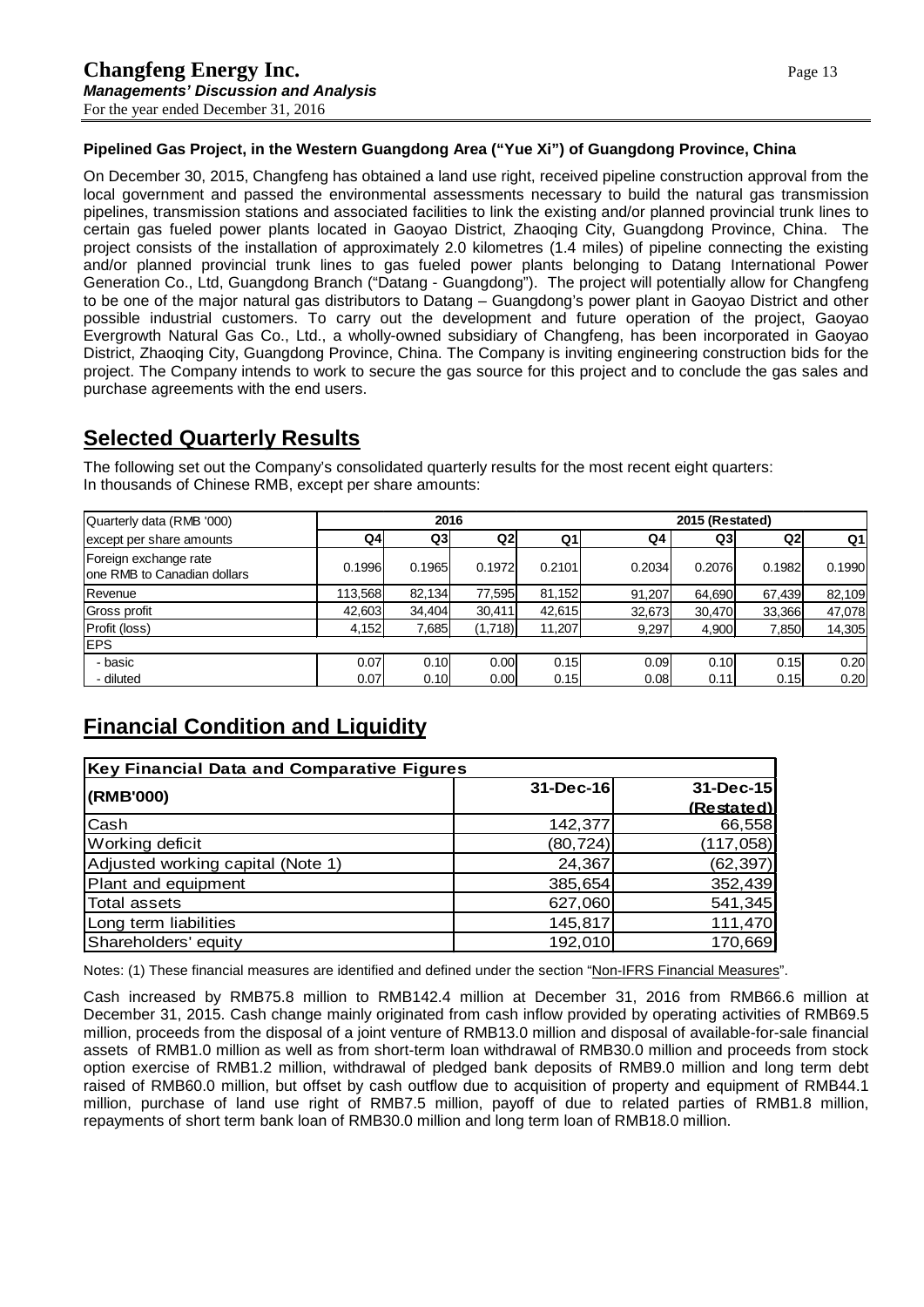#### **Adjusted Working Capital**

Its adjusted working capital (see "Non-IFRS Financial Measures") was RMB25.1 million at December 31, 2016. Adjusted working capital excludes RMB64.7 million of receipts in advance from customers in connection with gas connection fees and RMB40.4 million of line of credit.

#### **Liquidity and Capital Resources**

#### *Overview*

The Company's principal sources of short-term funding are its existing cash balances, operating cash flows and borrowing under its line of credit. Its principal sources of long-term funding are its three term loans into which Changfeng entered in January 2010, December 2012 and January 2013, respectively.

The Company's principal sources of liquidity are cash provided by operations, including advance payments from residential and commercial and industrial customers related to gas connection contracts, and access to credit facilities and capital resources.

The Company's primary short-term cash requirement is to fund working capital, and repay the remainder of its outstanding withdrawal on its line of credit.

The Company's medium and long-term cash goals are to fund construction of its pipeline networks and gas distribution facilities, to acquire capital and intangible assets for its growth initiatives in mainland China and to repay its long-term loans from the Bank of China Sanya Branch ("BOC, Sanya") and Bank of China Pingxiang Branch ("BOC, Pingxiang").

In the short term, the management does not expect to face any liquidity problems considering its ability to generate sustainable cash flow from operations. The Company has not experienced any difficulties in collecting its outstanding receivables from its customers and expects no such difficulties in the foreseeable future.

#### *Long-term bank loans*

|                                                                   | 2016<br><b>RMB'000</b> | 2015<br>RMB'000<br>(Restated) |
|-------------------------------------------------------------------|------------------------|-------------------------------|
| <b>Bank borrowings</b>                                            |                        |                               |
| - Secured, with variable rate                                     | 148,663                | 104,534                       |
| - Unsecured, with variable rate                                   | 11,000                 | 14,000                        |
|                                                                   | 159,663                | 118,534                       |
| The carrying amounts of the above borrowings are repayable:*      |                        |                               |
| Within one year                                                   | 28,000                 | 19,000                        |
| Within a period of more than one year, but not exceeding          |                        |                               |
| two years                                                         | 27,000                 | 27,000                        |
| Within a period of more than two years, but not exceeding         |                        |                               |
| five years                                                        | 52,000                 | 49,000                        |
| Within a period of more than five years                           | 54,000                 | 24,000                        |
|                                                                   | 161,000                | 119,000                       |
| Less: Unamortized transaction costs                               | (482)                  | (763)                         |
|                                                                   | 160,518                | 118,237                       |
| Less: Amounts due within one year shown under current liabilities | (28,000)               | (19,000)                      |
| Amounts shown under non-current liabilities                       | 132,518                | 99,237                        |
|                                                                   |                        |                               |

The amounts due are based on scheduled repayment dates set out in the loan agreements.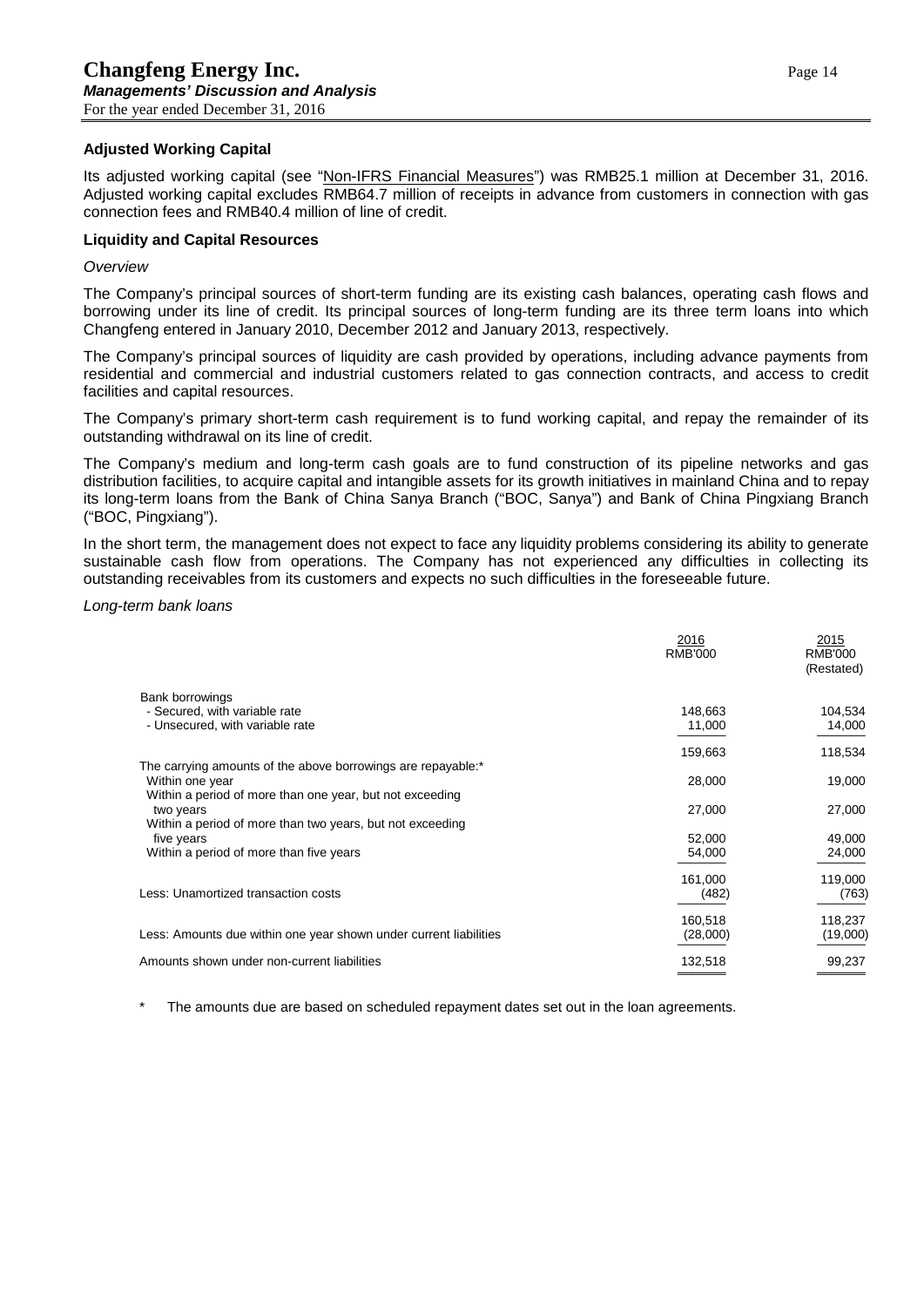The Group's long-term debts comprise:

| Lender                   | Secured/<br>unsecured | Contractual interest rate                                                                      | Effective<br>interest rate<br>2016 | 2015 | 2016<br>RMB'000 | Carrying amount<br>2015<br><b>RMB'000</b><br>(restated) | Note |
|--------------------------|-----------------------|------------------------------------------------------------------------------------------------|------------------------------------|------|-----------------|---------------------------------------------------------|------|
| Bank of China, Sanya     | Secured               | 5-year People's Bank of China<br>"PBOC") benchmark borrowing<br>rate, repricing every 6 months | 4.9%                               | 5.8% | 59.518          | 69,237                                                  | (a)  |
| Bank of China, Sanya     | Secured               | 110% of 5-year PBOC<br>benchmark borrowing rate,<br>repricing every 6 months                   | 5.4%                               | 5.9% | 30.000          | 35,000                                                  | (b)  |
| Bank of China, Sanya     | Secured               | 10-year PBOC benchmark<br>borrowing rate, repricing every<br>12 months                         | 4.9%                               | N/A  | 60,000          |                                                         | (c)  |
| Bank of China, Pingxiang | Unsecured             | 120% of 5-year PBOC benchmark<br>borrowing rate, repricing every<br>3 months                   | 5.9%                               | 5.9% | 11.000          | 14,000                                                  | (d)  |
| Total long-term debts    |                       |                                                                                                |                                    |      | 160.510         | 118,237                                                 |      |

#### Notes:

- a. The term loan from Bank of China, Sanya with an original principal amount of RMB100.0 million was drawn upon in 2010. The loan is secured by 60% of the equity interest in CF China together with the gas connection and gas supply rights of CF China. The loan is repayable semi-annually by instalments and will be fully repaid in 2019.
- b. In 2013, the Group entered into an agreement with Bank of China, Sanya to secure a bank loan facility in the amount of RMB40.0 million. The bank loan facility was used to fund continued construction of pipeline and associated facilities of the Haitang Bay project in Sanya City, the PRC. The loan is secured by 60% of the equity interest in CF China together with the gas connection and gas supply rights of CF China and the trade receivables from 2012 to 2022 of CF China and CF Engineering. The loan is repayable semi-annually by instalments and will be fully repaid in 2023.
- c. In 2016, the Group entered into an agreement with Bank of China, Sanya to secure a bank loan facility in the amount of RMB80.0 million. The bank loan facility was used to fund continued construction of pipeline and associated facilities of the Haitang Bay project in Sanya City, the PRC. During the year ended December 31, 2016, the Group has withdrawn RMB60.0 million from the facility. The loan has a 10-year term from the date of the first initial withdrawal. The loan is secured by the gas connection and gas supply rights of CF China, the trade receivables of CF China and CF Engineering and certain property and equipment with an aggregate amount of RMB56.8 million. The loan will begin repayment from 2019 and will be fully repaid in 2025.
- d. In 2012, the Group entered into a term loan with the Bank of China, Pingxiang for RMB20.0 million, maturing six years from the date of the first withdrawal. The proceeds from the loan would be used to fund the construction of pipelines and related property and equipment in the Xiangdong district, Pingxiang city, Jiangxi province, the PRC. The loan is repayable by four instalments annually and will be fully repaid in 2018.

#### *Government grants*

The Company received RMB5.3 million government grants to fund the construction of certain items of property and equipment for the Company's operation in Sanya City in 2012. These government grants were recognized as a long-term liability and will be recognized in profit or loss over the expected useful lives of these property and equipment when these property and equipment are ready for use. As of December 31, 2016, part of the property and equipment are ready for use and RMB70,000 (2015: RMB45,000) is recognized as other income. As at December 31, 2016, the government grants of RMB5,154,000 (2015: RMB5,224,000) was recognized as noncurrent liability.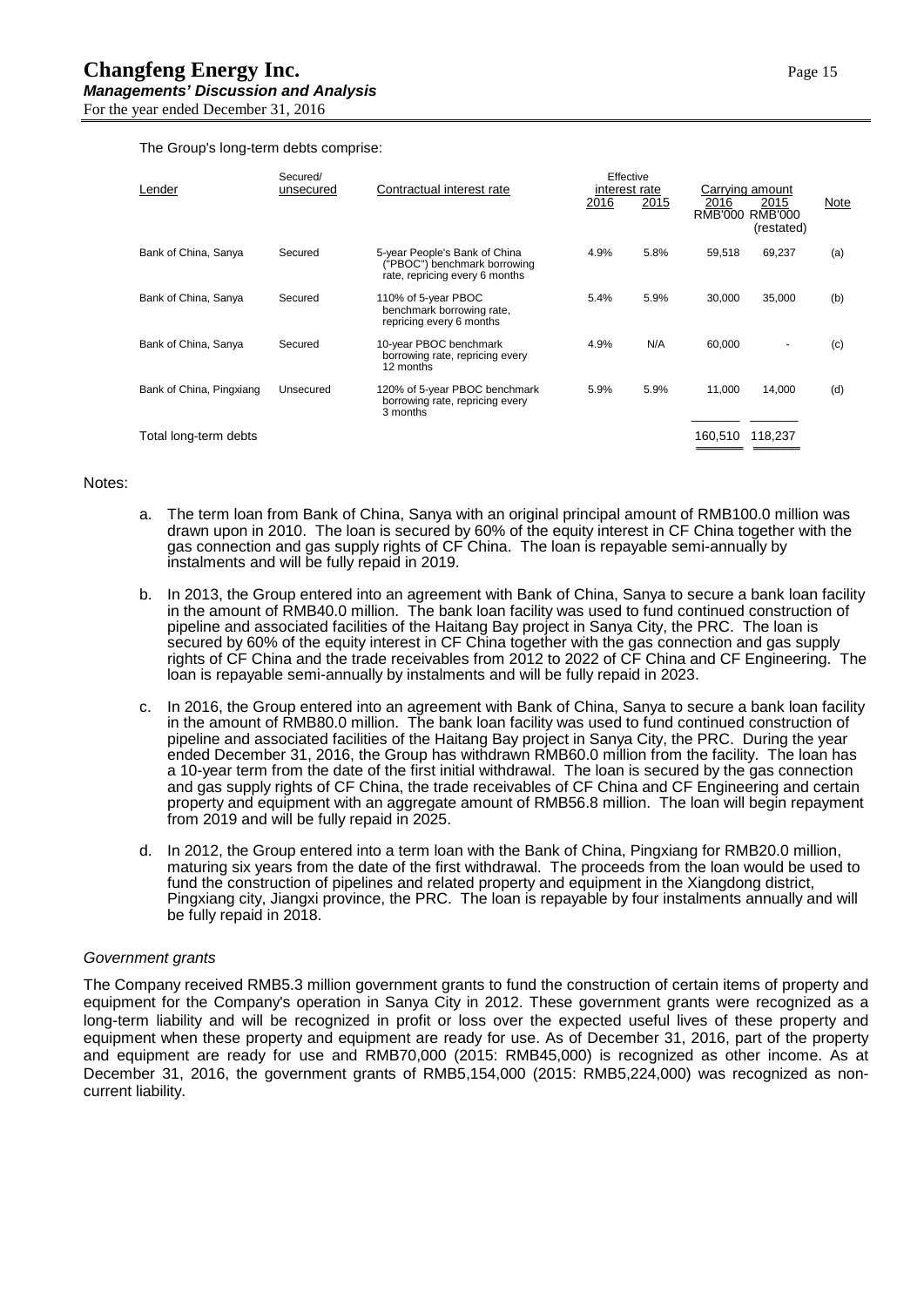#### *Credit Agreement*

The Company's short-term bank borrowings comprise:

| Lender                           | Secured/unsecured                | Contractual interest rate               | Effective<br>interest rate |      | Carrying amount |                               | Note |
|----------------------------------|----------------------------------|-----------------------------------------|----------------------------|------|-----------------|-------------------------------|------|
|                                  |                                  |                                         | 2016                       | 2015 | 2016<br>RMB'000 | 2015<br>RMB'000<br>(Restated) |      |
| Bank of China, Sanya             | Secured                          | Fixed interest rate at 4.4%             | 4.4%                       | 4.5% | $\blacksquare$  | 10.000                        | (a)  |
| Bank of China (Canada)           | Secured                          | Six-month LIBOR plus<br>250 basis point | 2.3%                       | 2.9% | 10.435          | 9.742                         | (b)  |
| China Minsheng Bank,<br>Sanya    | Unsecured                        | Fixed interest rate at 5.4%             | 5.4%                       | 5.4% |                 | 20.000                        | (c)  |
| China Everbright Bank,<br>Haikou | Unsecured                        | Fixed interest rate at 4.4%             | 4.4%                       | N/A  | 30.000          |                               | (d)  |
|                                  | Total short-term bank borrowings |                                         |                            |      | 40,435          | 39,742                        |      |

#### Notes:

- a. The short-term loan from Bank of China, Sanya is secured by 60% of the equity interest in CF China, the gas connection and gas supply rights of CF China and the trade receivables from 2012 to 2022 of CF China and CF Engineering. The amount has been fully repaid in the current year.
- b. The 1-year term loan from Bank of China (Canada) is denominated in United States dollars ("USD") with a principal amount of USD1.5 million and is secured by a pledged bank deposit amounting to of RMB1.0 million (2015: RMB10.0 million).
- c. At December 31, 2015, the short-term loan from China Minsheng Bank, Sanya is guaranteed by Mr. Huajun Lin, with a maximum guarantee amount of RMB20.0 million. The amount has been fully repaid in the current year.
- d. In 2016, the Company entered into 1-year facility line of credit with China Everbright Bank Haikou with an aggregate amount of RMB50.0 million. RMB30.0 million is withdrawn by the Company during the year ended December 31, 2016. The credit line is guaranteed by Mr. Huajun Lin, chairman of the Company, with a maximum guarantee amount of RMB50.0 million.

As at December 31, 2016 and 2015, the Company was in compliance with all of its debt covenants.

#### *Cash Flow from Operations*

Net cash provided by operations was RMB69.5 million for fiscal 2016 compared to RMB81.0 million in 2015.

#### *Cash Flow from Financing Activities*

Cash provided in financing activities in 2016 included a RMB30.0 million short-term bank borrowing repayment and RMB30.0 million for new short-term bank borrowing raised, RMB1.1 million paid for share buyback, repayment of long-term debts of RMB18.0 million as well as proceeds on exercised options of RMB1.2 million, and cash inflow of RMB60.0 million from new long-term debts raised.

#### *Investing Activities*

Cash used in investing activity included capital expenditures of RMB33.3 million for fiscal 2016 compared to RMB80.0 million in 2015, proceeds on disposal of a joint venture of RMB13.0 million and on disposal of availablefor-sale financial assets of RMB1.0 million and withdrawal of pledge bank deposits of RMB9.0 million, as well as cash outflow for investment in available-for-sale financial assets of RMB1.9 million and land use rights of RMB4.8 million.

Changfeng will finance the majority of the upcoming construction of projects under development in mainland China through its long-term bank loans with the BOC, Sanya and BOC, Pingxiang, as well as operating cash flow from its existing operations.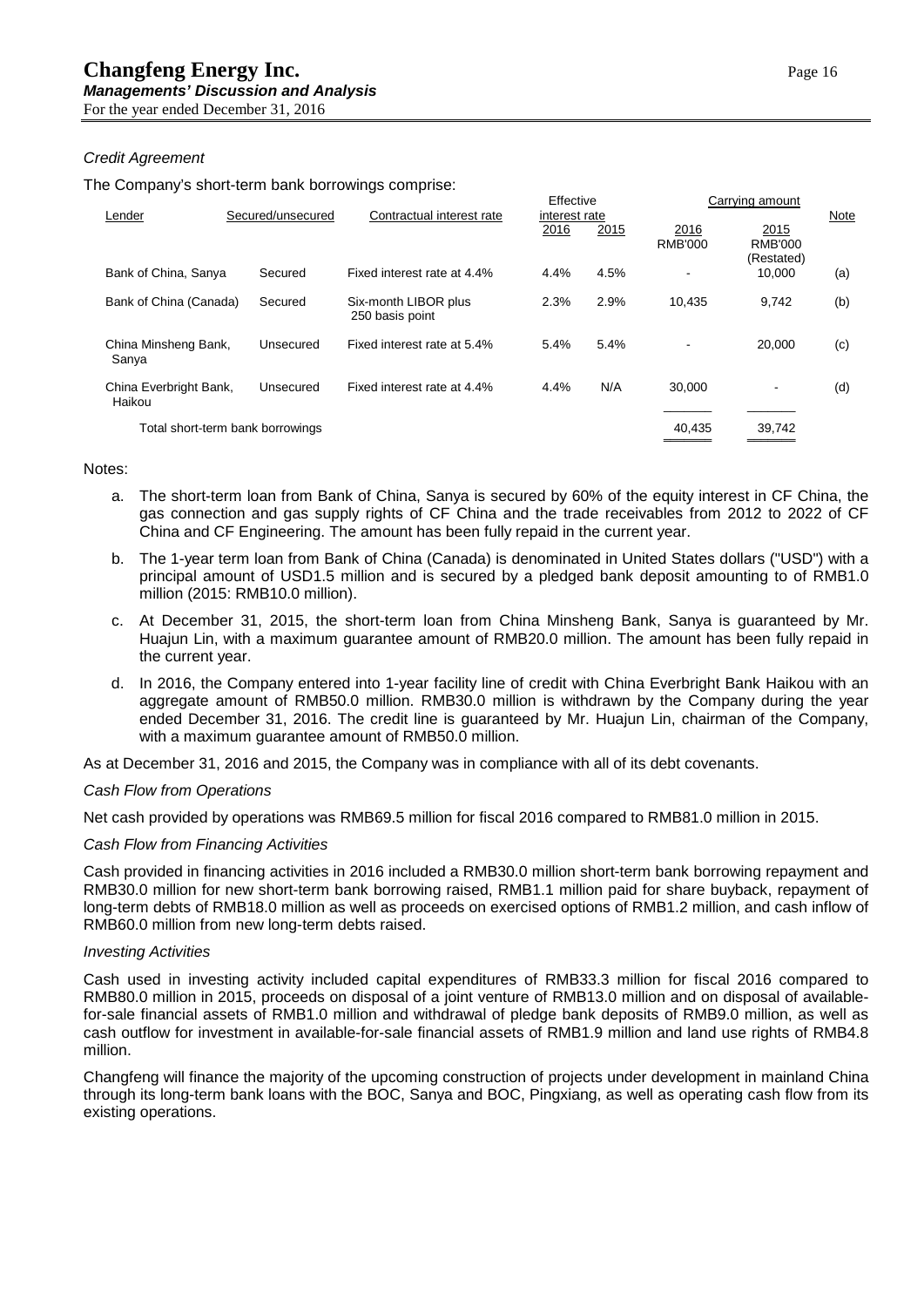# **Contractual Obligations and Commitments**

#### **Pipeline Construction and Equipment:**

The Company has capital commitments for the purchase of property and equipment and the construction of pipelines under development contracted for but not provided in the consolidated financial statements amounting to RMB21.3 million in 2016 compared to RMB21.1 million in 2015.

At December 31, 2015, the Company is bounded by an agreement to inject RMB80,000,000 funding to Evergrowth within 10 years of establishment of Evergrowth as the capacity of shareholder of Evergrowth. During the year ended December 31, 2016, the Company has disposed of its entire interest in Evergrowth together with this investment commitment.

#### **Operating Lease Commitment:**

Operating lease commitments represent rentals payable for certain of its staff quarters and land. Leases of staff quarters are negotiated for an average term of 1 to 5 years with fixed rental. Leases of lands are negotiated for a term of 20 years with the rental fee fixed for the first 4 and 5 years from signing the lease contracts, respectively and progressively increased by 5% and 10% thereafter.

Minimum lease payments paid under operating leases during the reporting period:

| 2016           | 2015       |
|----------------|------------|
| <b>RMB'000</b> | RMB'000    |
|                | (Restated) |
| 1.199          | 1,107      |
|                |            |

At the end of each reporting period, the Group's commitments for future minimum lease payments under noncancellable operating leases fall due as follows:

|                                                                                                                                                              | 2016           | 2015                         |
|--------------------------------------------------------------------------------------------------------------------------------------------------------------|----------------|------------------------------|
|                                                                                                                                                              | RMB'000        | <b>RMB'000</b>               |
|                                                                                                                                                              |                | (Restated)                   |
| Within one year                                                                                                                                              | 1,281          | 1,188                        |
| In the second to fifth year inclusive                                                                                                                        | 4,059          | 3,972                        |
| Over five years                                                                                                                                              | 9,365          | 10,307                       |
|                                                                                                                                                              | 14,705         | 15,467                       |
| Capital Lease Commitment:                                                                                                                                    |                |                              |
|                                                                                                                                                              | 2016           | 2015                         |
|                                                                                                                                                              | <b>RMB'000</b> | <b>RMB'000</b><br>(Restated) |
| Capital expenditure in respect of the acquisition of<br>property and equipment and the construction of<br>pipelines under development contracted for but not |                |                              |
| provided in the consolidated financial statements                                                                                                            | 21,277         | 21,128                       |
|                                                                                                                                                              |                |                              |

At December 31, 2015, the Group is bounded by agreement to inject RMB80.0 million funding to Evergrowth within 10 years of establishment of Evergrowth as the capacity of shareholder of Evergrowth. During the year ended December 31, 2016, the Group has disposed of its entire interest in Evergrowth together with this investment commitment.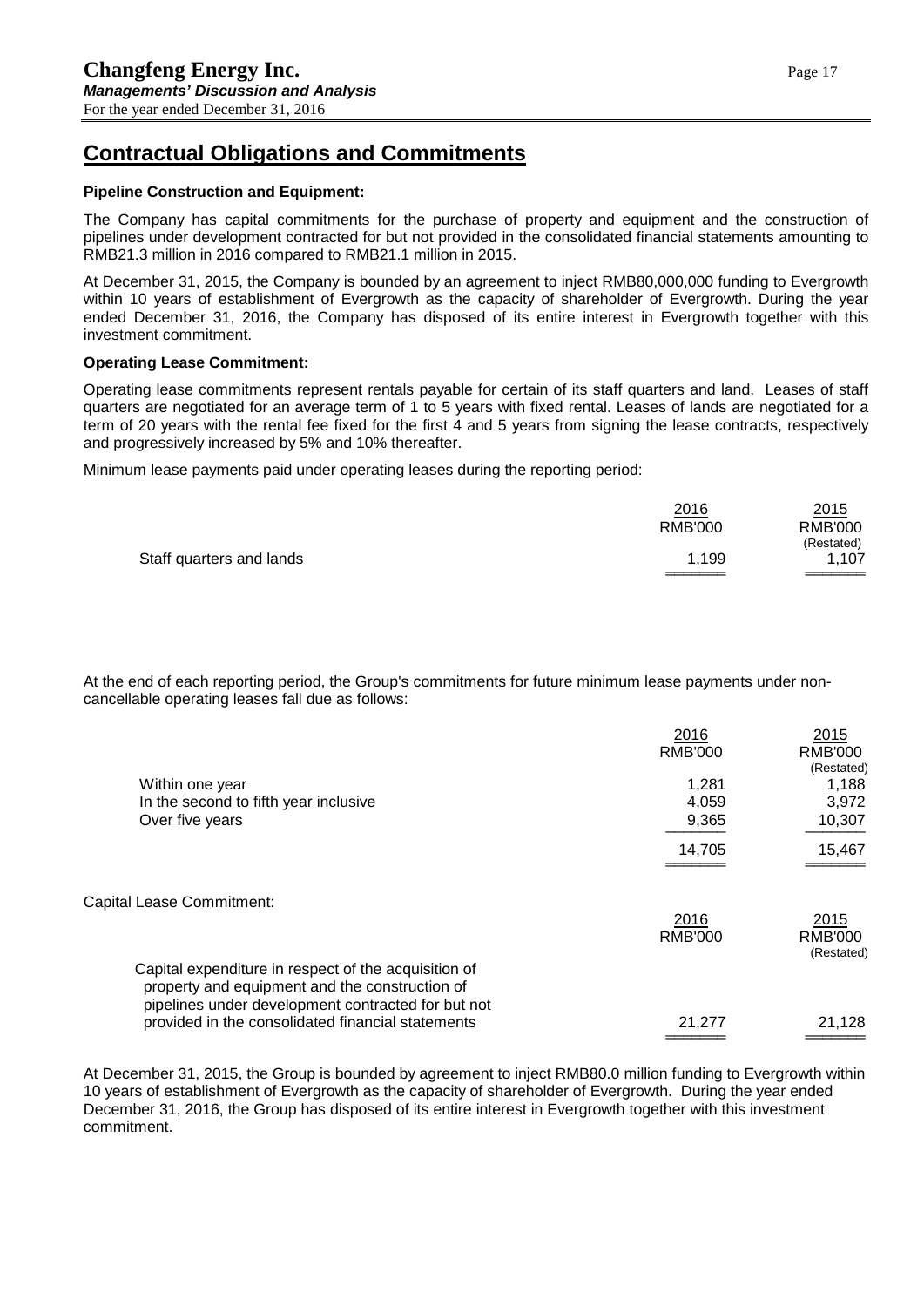# **Off-Balance Sheet Arrangements**

As a policy, Changfeng does not enter into off-balance sheet arrangements with special purpose entities, nor does it have any unconsolidated affiliates that have not been accounted for in these financial statements

# **Related Parties Transactions**

Apart from details of the balances with related parties disclosed in the consolidated statements of financial position and other details disclosed elsewhere in the consolidated financial statements, the Company has not entered into any significant transactions with related parties during 2016 and 2015.

### **Compensation of key management personnel**

The remuneration of directors and other members of key management of the Company during the reporting period is RMB2.4 million in 2016 for short-term benefits compared to RMB2.3 million in 2015, and RMB1.2 million for share-based payments in 2016 compared to RMB0.8 million in 2015.

The remuneration of directors and key executives is determined by the remuneration committee having regard to the performance of individuals of the Company and market trends.

#### **Amount due to ultimate controlling shareholder**

The amount is unsecured, non-interest bearing, subordinated to the claims of all other creditors, including unsecured creditors of the Group and were due on demand only after April 27, 2017. In 2007, Mr. Lin, advanced loans in the aggregate amount of RMB40,000,000 to the Company, in accordance with a Subordination and Forbearance Agreement dated April 27, 2007, Consignment Loan Agreements dated May 23, 2007 and June 26, 2007, and other ancillary documentation. Pursuant to the Subordination and Forbearance Agreement, the lenders agreed to take no steps to demand or recover payment under the loans for a period of three years, and to enter into an agreement with the Group with the same terms and conditions as the Subordination and Forbearance Agreement every three years in perpetuity.

On April 27, 2010, these loans were renewed for another three years with the same terms and conditions. On April 27, 2013, these loans were renewed for another two years with the same terms and conditions. On April 27, 2015, these loans were renewed for another year with the same terms and conditions. On April 27, 2016, these loans have been renewed for one year with the same terms and conditions.

| Name of related | Relationship parties                | Terms                                                                                      | 2016<br>RMB'000 | 2015<br>RMB'000<br>(Restated) |
|-----------------|-------------------------------------|--------------------------------------------------------------------------------------------|-----------------|-------------------------------|
| Shin-Ko Energy  | Associate                           | Non-trade, unsecured, non-interest<br>bearing and repayable on demand                      | (4,249)         | (4,249)                       |
| Mr. Huajun Lin  | Ultimate controlling<br>shareholder | Non-trade, unsecured, non-interest<br>bearing and repayable on demand for<br>unpaid salary |                 | (1,722)                       |
| Other directors | Executive directors                 | Unsecured, non-interest bearing<br>and repayable on demand                                 |                 | (333)                         |
|                 |                                     |                                                                                            | (4,249)         | (6, 304)                      |

### **Amounts due from (to) related parties**

As at December 31, 2016, the Company has fully settled the unpaid Mr. Lin's salary and director's fees.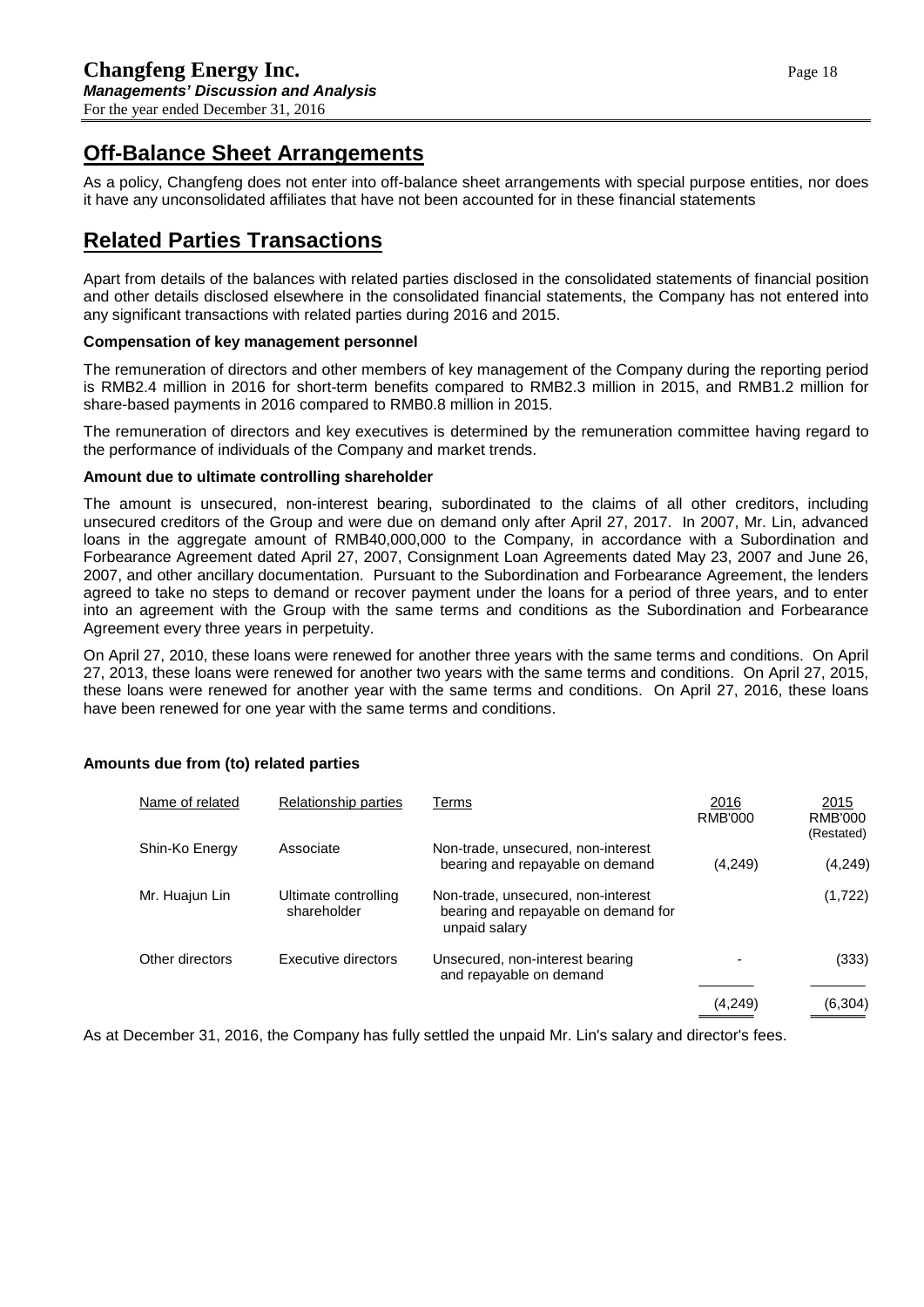# **Share Capital**

As of the date of this MD&A, the Company has 62,037,700 common shares outstanding, 3,930,000 stock options outstanding and exercisable at a weighted average exercise price of CAD0.36 per share. The Company has no warrants outstanding. Fair value of share options granted to directors and employees determined at the date of grant is expensed over the vesting period, with a corresponding adjustment to the Company's contributed surplus. No share option expense has been recognized for the year ended December 31, 2016 has been recognized.

During 2016, the Company purchased for cancellation 614,000 of its common shares under its normal-course issuer bid (the "Bid") for cash of RMB1,086,000, inclusive of transaction costs. Subsequent to December 31, 2016, the Company did not purchase any shares.

# **Risks and Uncertainties**

The Company is exposed to a variety of risks in the normal course of operations that could significantly affect its operating cash flow and profitability of operations and could cause its actual results to differ in material respects from its anticipated results. These risks may include, but are not limited to, those listed below. The Company seeks to manage the risks associated with its business operations; however, many of the factors affecting these risks are beyond the Company's control. The future effect of these risks and uncertainties cannot be quantified or predicted.

### **Country risks**

As substantially all of the business of the Company is operated in China, the profitability, financial position and prospects of the Company are subject to the consideration and risks of operating in China. These include risks associated with the political and economic environment, foreign currency exchange and the legal system in China. Any changes in the policies of the Chinese government regarding the domestic economy (for example, changes affecting foreign exchange rates, inflation, taxation and trade) may have a material effect on the overall economy.

The Chinese government has been pursuing economic reforms since it first adopted its "open-door" policy in 1978. The current reforms are unprecedented, producing effects that are unpredictable, and are subject to further refinement and improvement. New political, economic and social developments and considerations may lead the Chinese government to make adjustments to these reform measures. Any change in governmental policies or any unfavourable change in the political, economic or social conditions, the laws or regulations, or the rate or method of taxation in China may have a material adverse effect on the business of the Company.

Many laws and regulations dealing with economic matters in general, and foreign investment in particular, have been enacted in China. However, China still does not have a comprehensive system of laws, and enforcement of existing laws may be uncertain and sporadic. In China, gas distribution companies invest in and operate the piped gas supply business in urban areas under the supervision of a number of government ministries and departments, including the Ministry of Commerce, the Ministry of Labor and Social Security and the Ministry of Public Security. The Company must comply with the relevant requirements of certain regulations, including the City Fuel Gas Administration Regulations, the Tentative Regulations in relation to the Supervision and Administration of the Safety of Petroleum and Natural Gas Pipelines and the Regulations of the Safety of City Fuel Gas Administration. In addition, the Company must comply with the relevant requirements and policies of local authorities where the Company's projects are situated. Rights or rights of first refusal to provide piped gas are granted by local governments pursuant to policies of promoting environmental protection and encouraging the use of natural gas and the construction of natural gas supply facilities. In addition, the natural gas distribution business in China is highly regulated and pricing is controlled by the Chinese government. Any change in such laws or regulations could have a material adverse effect on the business of the Company. There can be no assurance that the above regulatory regime and policies (including the granting of rights or rights of first refusal to supply piped gas) will not be changed. The Company's operations and profitability may be materially adversely affected if changes that occur are not favorable to the Company.

### **Changes in foreign exchange regulations**

Since 1996, the Chinese government has promulgated various foreign exchange rules, regulations and notices (the "Policies") to raise the convertibility of the Chinese renminbi ("renminbi"). According to the Policies, a foreigninvested enterprise ("FIE") must open a "current account" and a "capital account" at a bank authorized to trade foreign exchange. A FIE may convert renminbi in the capital account into any foreign currency at any authorized bank with the prior approval of the State Administration for Foreign Exchange ("SAFE") . The income and expenditures of the Company are denominated in renminbi. At present, renminbi cannot be freely converted into other currencies. According to the Polices, upon producing the board resolution on the authorization of the distribution of profits or dividends or the commercial documents evidencing foreign exchange transactions, the Company may purchase the foreign exchange required for the distribution from a designated authorized bank. The Company cannot guarantee that the Policies will not be withdrawn or amended. The Company continues to have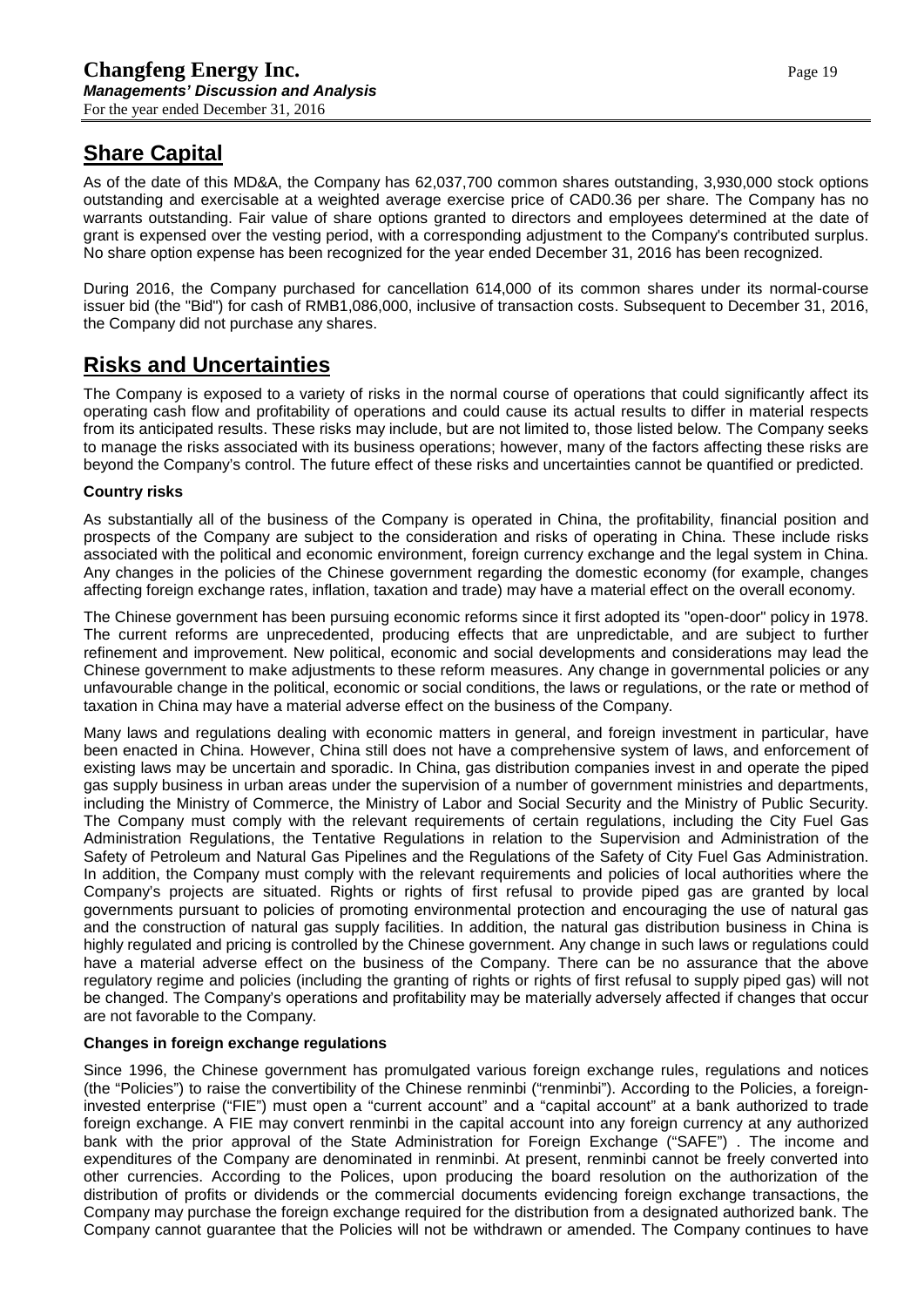substantial requirements for foreign currency, including foreign currency denominated loans and purchases of imported equipment and materials. Repayment of the principal and interest on loans denominated in foreign currency shall be approved by SAFE in advance. Such approval requirements could affect the Company's ability to obtain foreign exchange through debt financing or to obtain foreign exchange for capital expenditure. In addition, according to the current foreign exchange control system, there can be no assurance that sufficient foreign exchange can be obtained pursuant to a specific exchange rate in order to satisfy the Company's needs. A shortage in the foreign exchange may prevent the Company from obtaining sufficient currency to pay dividends or limit its ability to satisfy its needs for foreign exchange.

#### **Development projects and acquisitions**

Changfeng continues to focus on growing its business segments through organic development projects or acquisitions. The Company capitalizes costs incurred on certain of its projects during the development period when the project meets specific criteria and is expected to proceed through to completion. The related capital costs of a project that does not proceed through to completion are expensed at the time it is discontinued to the extent that these costs and underlying materials cannot be utilized on another project. With respect to the Company's acquisition of assets and operations, there is a risk that certain business opportunities may not materialize as expected, resulting in asset impairment.

#### **Substantial initial capital expenditure requirement**

The nature of the Company's operations require it to make a substantial initial investment in the construction of gas pipeline infrastructure and the construction of CNG filling stations. The initial investment must be financed by internal resources of the Company, bank loans and/or equity fund raising. There can be no assurance that external sources of financing will be available to fund the Company's capital expenditure program. The failure to obtain such financing may hinder the Company's ability to continue its existing investments or make new investments. In addition, there are risks associated with the construction of new facilities, including risks that costs of construction may be greater than anticipated, and that construction may be delayed due to factors beyond the control of the Company.

#### **Grant of additional licenses**

The business objectives of the Company include the expansion of its operations by applying for distribution and construction permits for natural gas distribution rights in other cities in China. Applicants for such licenses are required to meet extensive criteria, and to submit to a detailed examination of their infrastructure and management to a special team appointed by the government body reviewing such applications. Notwithstanding the results of any such review, distribution and construction permits are granted to applicants at the sole discretion of the government body reviewing such applications, and such grants occur on an infrequent basis. Accordingly, there can be no assurance that the Company will be granted any distribution or construction permits for which it applies, which may in turn have a material adverse effect upon the operations and growth strategy of the Company.

#### **Price control**

Any increase in gas usage charges exceeding the original approved charge requires the approval of the local state price bureau. There is no assurance that any increases (except for an increase to offset the rise in the Company's purchase price of gas) will be approved. There is no assurance that the Company will be able to offset any increase in the purchase price of gas with an increase in the sales price, such that its profitability may be adversely impacted.

#### **Obligations to purchase gas**

The Company currently has a letter of intent with CNOOC for the purchase of 150 million  $m^3$ . The Company may, at its option, enter into a take or pay agreement with CNOOC which will leave it financially committed to purchase gas without any assurance that it will have sales to offset the purchase obligations. In addition, the agreement in principle between the Company and CNOOC is conditional upon the completion of a plant to be constructed by CNOOC, which is in turn subject to the receipt of various regulatory and governmental approvals. Failure by CNOOC to obtain the required approvals and/or to complete construction of its proposed plant may have a material adverse effect on the Company.

#### **Reliance on the suppliers of natural gas**

At present, the Company purchases natural gas solely from Hainan Petrol pursuant to the supply agreement. Currently, the Company has a contract to purchase approximately 25 million  $m<sup>3</sup>$  gas from this supplier in 2016. There can be no assurance that the Company will be able to obtain natural gas from suppliers on terms similar to those of the supply agreement or without material interruption.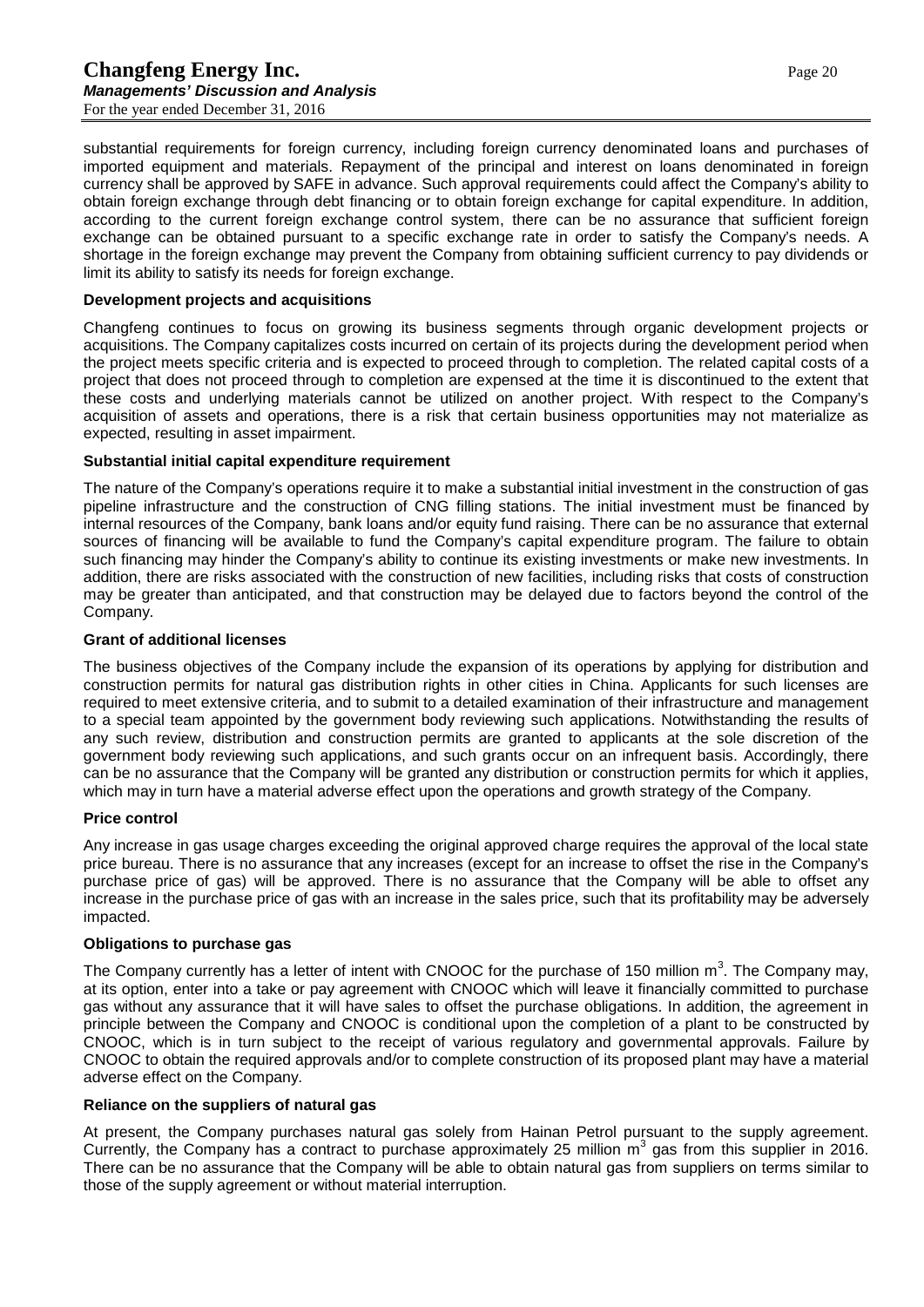#### **Limited insurance coverage**

As natural gas is an inherently flammable and explosive substance, the Company has implemented strict safety measures for the operation and maintenance of its facilities; however, the Company cannot guarantee that industry-related accidents will not happen in the future. Significant operational hazards and natural disasters may cause interruptions in the Company's operations that could have a material adverse impact on the financial condition of the Company. Although the Company may maintain insurance to protect against certain risks in such amounts as considered reasonable, its insurance will not cover all the potential risks associated with its operations. The Company may also be unable to maintain insurance to cover these risks at economically feasible premiums. Insurance coverage may not be available or may not be adequate to cover any resulting liability. A successful claim made against the Company that is not covered by any of the Company's insurance policies or is in excess of its insurance coverage could have a material adverse effect on the Company's business and financial position.

#### **Environmental risks and hazards**

All phases of the Company's operations are subject to environmental regulation in the jurisdictions in which it operates. Environmental legislation is evolving in a manner that will require stricter standards and enforcement, increased fines and penalties for non-compliance, more stringent environmental assessments of proposed projects, and a heightened degree of responsibility for companies and their officers, directors and employees. There is no assurance that future changes in environmental regulation, if any, will not adversely affect the Company's operations. Environmental hazards may exist in connection with the pipelines and distribution networks in which the Company holds interests that are unknown to the Company at present. Government approvals and permits are currently, and may in the future, be required to be obtained or renewed in connection with the Company's operations. To the extent such approvals are required and not obtained or existing permits are not renewed, the Company may be curtailed or prohibited from continuing its operations or from proceeding with planned development of its proposed projects. Failure to comply with applicable laws, regulations and permitting requirements may result in enforcement actions thereunder, including orders issued by regulatory or judicial authorities causing operations to cease or be curtailed, and may include corrective measures requiring capital expenditures, installation of additional equipment, or remedial actions. The Company may be required to compensate those suffering loss or damage by reason of its activities and may have civil or criminal fines or penalties imposed for violations of applicable laws or regulations. Amendments to current laws, regulations and permits governing current or proposed operations and activities of the Company, or more stringent implementation thereof, could have a material adverse impact on the Company and cause increases in development expenses, capital expenditures or production costs, or require abandonment or delays in development of new projects. The Company is subject to the Chinese environmental protection laws and regulations which impose fines for violations of laws, regulations or decrees and provide for the shutdown by the central, provisional or municipal governments of any facility not in compliance with governmental orders requiring the cessation or cure of certain activities causing environmental damage. As natural gas is an environmentally friendly form of fuel, the Company has not adopted any special environmental protection measures other than the measures taken in the ordinary course of business by companies in the industry.

#### **Key executives**

The Company is dependent upon the services of key executives, management of the Company and a small number of highly-skilled and experienced executives and personnel. In addition, in the event that the Company expands its operations to other jurisdictions in the Hainan and Guangdong Provinces as presently contemplated, it will be required to hire additional skilled personnel. Due to the relatively small size of the Company, the loss of these persons or the Company's inability to attract and retain additional highly-skilled employees may adversely affect its business and future operations.

#### **Infrastructure**

Natural gas distribution activities depend on adequate infrastructure. Reliable roads, bridges, power sources and water supply are important determinants, which affect capital and operating costs. Unusual or infrequent weather phenomena, sabotage, government or other interference in the maintenance or provision of such infrastructure could adversely affect the Company's operations, financial condition and results of operations. Any increase in the operating costs of the natural gas distribution networks of the Company could have a material adverse effect on the Company.

#### **Competition**

The natural gas distribution industry is competitive in all of its segments. The Company faces strong competition from other natural gas distribution companies in connection with the development of pipelines and acquisition of distribution rights for natural gas. Many of these companies have greater financial resources, operational experience and technical capabilities than the Company. As a result of this competition, the Company may be unable to maintain or acquire distribution rights on terms it considers acceptable, or at all. The ability of the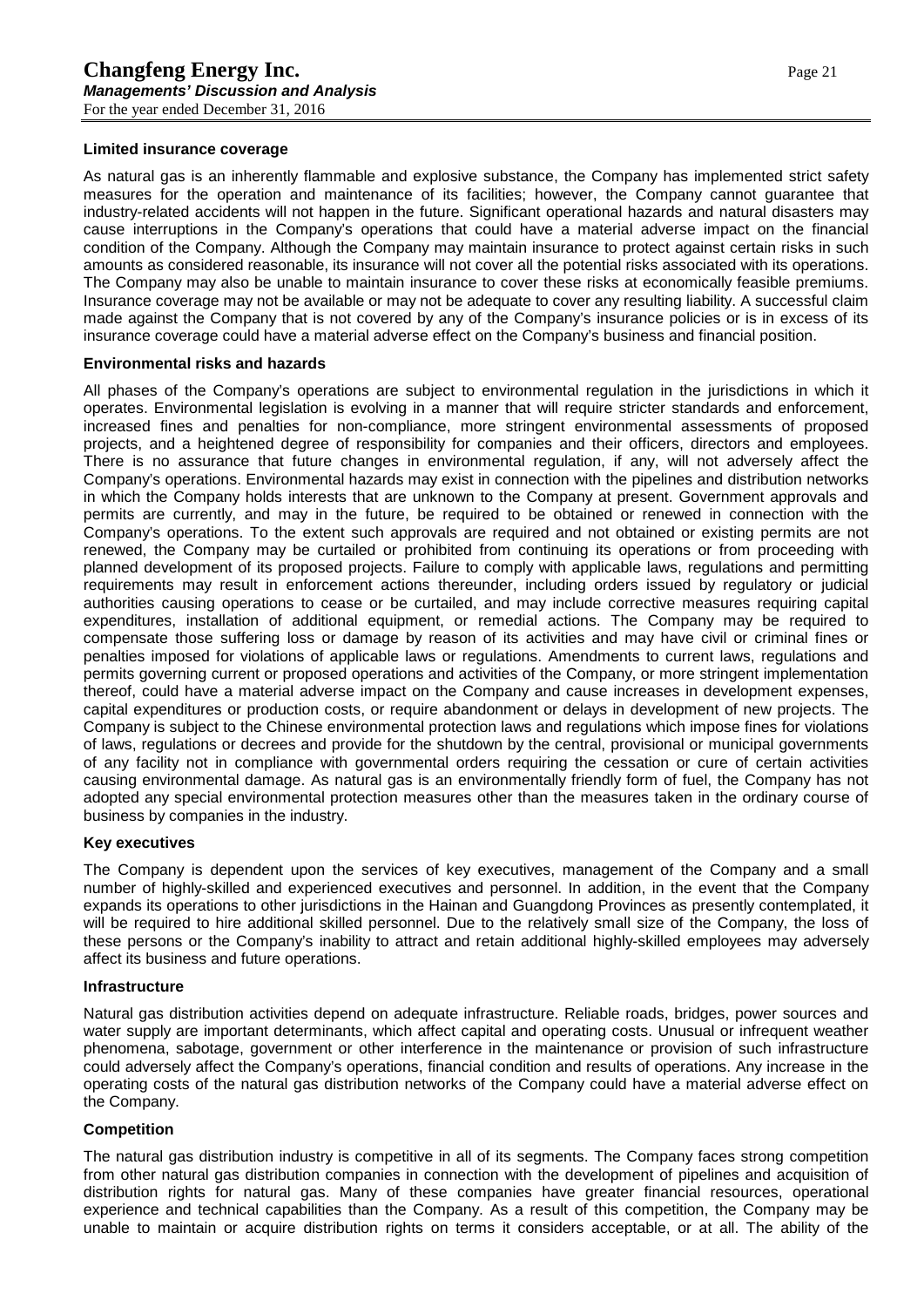Company to acquire natural gas distribution rights depends upon whether the Company is able to meet certain qualifications, the extent of competition, and the discretion of the MCC and other applicable government bodies. Factors beyond the control of the Company may affect its ability to obtain or retain distribution rights, or to secure exclusive concession rights with local municipalities, as well as the marketability of natural gas distributed by the Company. As a result of these and other factors, competitors of the Company may be granted shared or exclusive natural gas distribution rights in the target markets of the Company, either of which may adversely affect the Company's future growth plans and operations. Changfeng also competes for financing with other companies, many of whom have greater financial resources and/or more advanced operations. There can be no assurance that additional capital or other types of financing will be available if needed or that, if available, the terms of such financing will be favorable to the Company.

#### **Substitute products**

Coal, gas, liquid propane gas, liquid natural gas and electricity are the main substitutes for natural gas. Ultimate consumers will consider factors such as cost, reliability, convenience and safety when choosing a fuel. Connection fees, gas usage charges and heat content are the major factors affecting customers' choice of fuel. Save for newly built residential apartments that are required to be equipped with natural gas supply for cooking stoves, in most of the locations in which the Company has established a presence, there is no assurance that existing fuel users will shift to use piped natural gas. Continued growth of the Company is dependent upon the continued conversion by Chinese residential and business consumers to natural gas as a fuel source.

#### **Commodity prices**

The price of the securities of the Company, the Company's financial results and development activities may in the future be significantly and adversely affected by declines in the price of natural gas and other commodities. The price of natural gas and other commodities fluctuates widely and is affected by numerous factors beyond the Company's control, such as the sale or purchase of natural gas by various central banks and financial institutions, interest rates, exchange rates, inflation or deflation, fluctuation in the value of the ("US") dollar and other foreign currencies, global and regional supply and demand, the political and economic conditions of major oil-producing countries throughout the world, and the cost of substitutes, inventory levels and carrying charges. Future serious price declines in the market value of natural gas and other commodities could cause continued development of the Company's projects to be impracticable. Depending on the price of natural gas and other commodities, cash flow from operations may not be sufficient and the Company could be forced to discontinue development of, may lose its interest in, or may be forced to sell, some of its interests.

#### **Currency, interest rate and exchange fluctuations**

The value of renminbi is subject to changes in the Chinese government's policies and depends to a large extent on domestic and international economic and political developments, as well as supply and demand in the local market. Since 1994, the official exchange rate for the conversion of the renminbi to US dollars has generally been stable, and renminbi has appreciated slightly against the US dollar. Any devaluation of renminbi may adversely affect the value of, and dividends payable on, the securities of the Company in foreign currency terms since the Company receives its revenues in renminbi. Results of operations and the financial condition of the Company may also be affected by changes in the value of certain currencies other than renminbi in which the Company's obligations are denominated. In particular, a devaluation of the renminbi is likely to increase the portion of the Company's cash flow required to satisfy its foreign currency-denominated obligations.

#### **Government regulation**

The construction and distribution activities of the Company are subject to various laws governing development, construction, distribution, taxes, labour standards and occupational health, toxic substances, land use, water use, and other matters. Although the Company's operations are currently carried out in accordance with all applicable rules and regulations, no assurance can be given that new rules and regulations will not be enacted or that existing rules and regulations will not be applied in a manner that could limit or curtail production or distribution activities. Amendments to current laws and regulations governing natural gas distribution and related matters or more stringent implementation thereof could have a substantial adverse impact on the Company.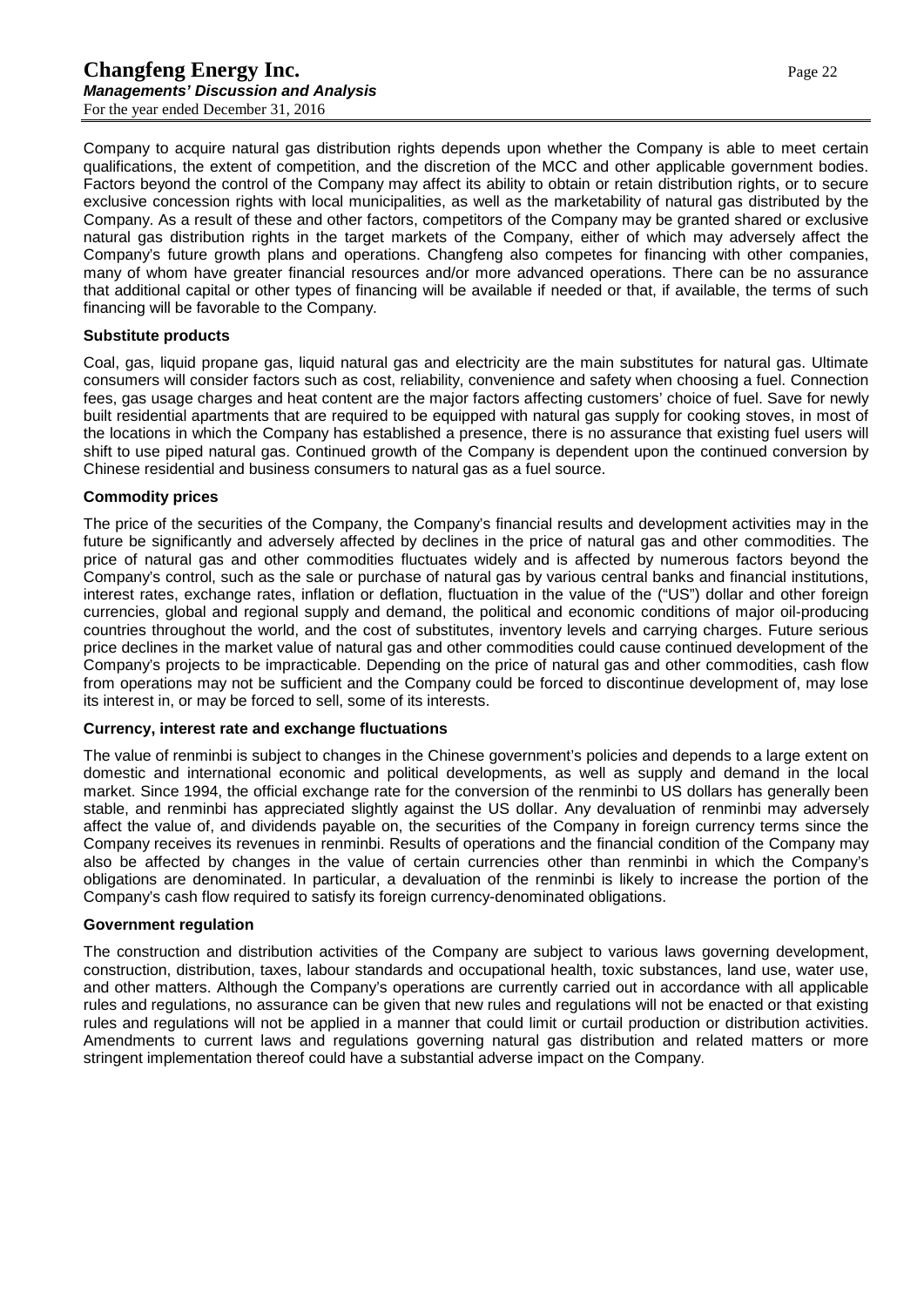# **Non-IFRS Financial Measures**

This MD&A contains certain financial measures that do not have any standardized meaning prescribed by IFRS. Therefore, these financial measures may not be comparable to similar measures presented by other issuers. Investors are cautioned that these measures should not be construed as alternatives to net income or to cash provided by operating, investing, and financing activities determined in accordance with IFRS, as indicators of its performance. Changfeng provide these measures to assist investors in determining its ability to generate income and cash provided by operating activities and to provide additional information on how these cash resources are used. These measures are listed and defined below:

### **EBITDA**

EBITDA is defined herein as income before income tax expense, interest expense, depreciation and amortization, share of loss of an associate, as well as non-cash stock-based compensation expense. EBITDA does not have any standardized meaning prescribed by IFRS and therefore may not conform to the definition used by other companies.

**In RMB'000 2016 2015 Change Change% (except for % figures) (Restated)** Net Income 21,326 36,352 (15,026) -41% Add (less): Income tax 24,088 19,993 4,095 20% Interest (income) loss (681) (590) (91) 15% Share of loss of an associate 7 7 - 0% Share of loss of a joint venture **1** 3,516 399 3,117 781% Loss on disposal of a jount venture  $\begin{array}{ccc} \vert & 3,114 & - & 3,114 & 100\% \end{array}$ Stock-based compensation  $\vert$  - 821 (821) -100% Amortization 17,071 21,786 (4,715) -22%

Interest on borrowing  $\overline{)$  7,874 7,410 464 6% **EBITDA 76,315 86,178 (9,863) -11%**

A reconciliation of net income to EBITDA for each of the periods presented in this MD&A as follows:

### **Adjusted working capital**

Adjusted working capital is calculated as current assets less adjusted current liabilities. Adjusted current liabilities is calculated as current liabilities, excluding deferred revenue in connection with gas connection fees, which are deferred when Changfeng receives payments from customers in advance of work having commenced and are recognized on the percentage of completion method, as well as the credit line and due to related party. As is the practice with lines of credit in China, typically, they are renewed when due.

Changfeng believes that adjusted working capital is a useful supplemental measure as it provides an indication of its ability to settle its debt obligations as they come due.

Its calculation of adjusted working capital is provided in the table below:

| <b>In RMB'000</b>                       |           |                 |
|-----------------------------------------|-----------|-----------------|
| As at                                   | 31-Dec-16 | $31 - Dec - 15$ |
|                                         |           | (Restated)      |
| Current assets                          | 208,509   | 142.148         |
| Less: Current liabilities               | 289,233   | 259,206         |
| Working capital (deficit)               | (80, 724) | (117,058)       |
| Add: Receipts in advance from customers | 64,656    | 14.919          |
| Short-term bank loans                   | 40,435    | 39,742          |
| Adjusted working capital (deficit)      | 24,367    | (62, 397)       |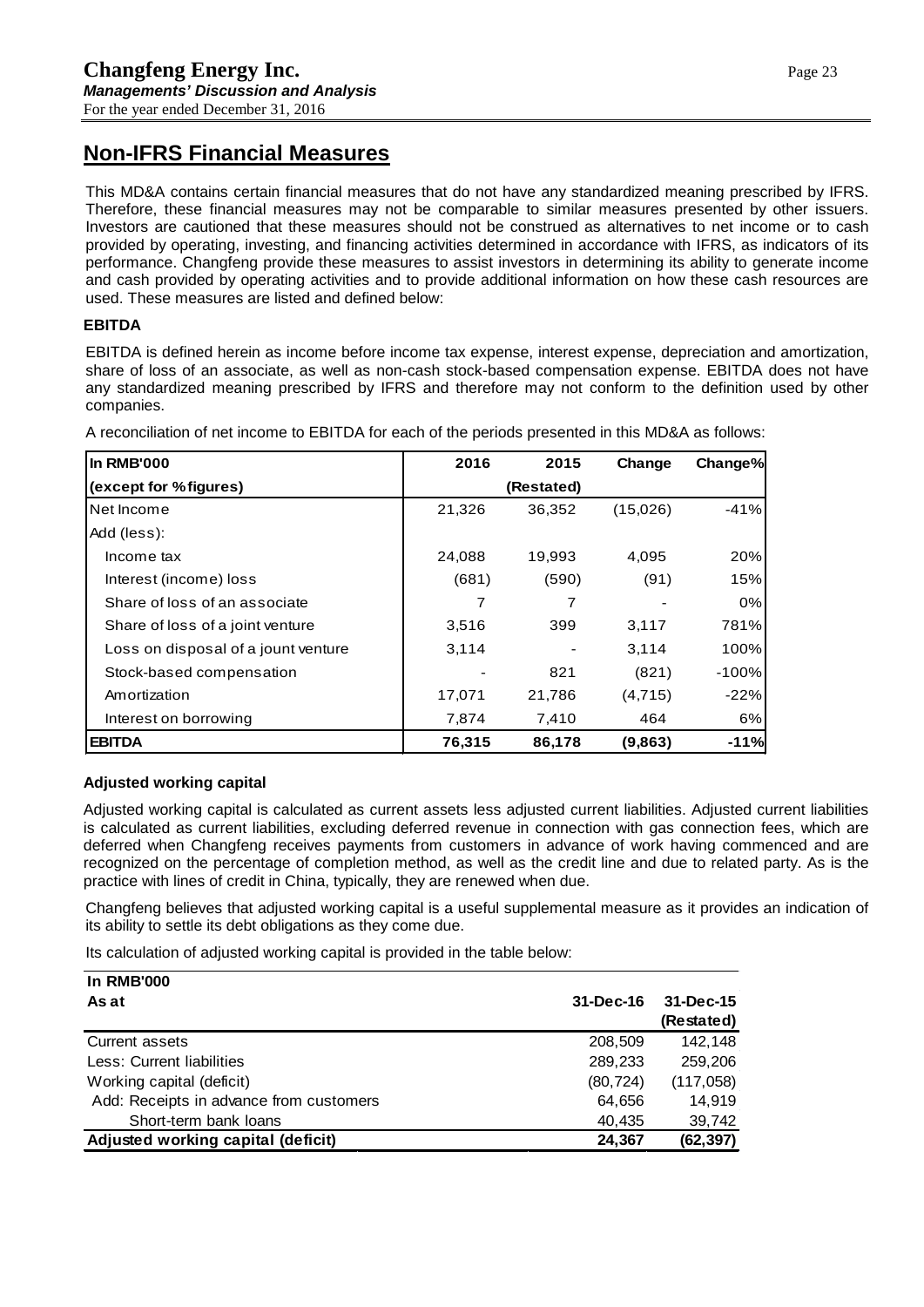# **Change in functional and presentation currency of the Company**

In prior years, the Company's functional currency was determined as CAD by applying the provisions of paragraph 10 of International Accounting Standard ("IAS") 21 *The Effects of Changes in Foreign Exchange Rates*.

In the current year, the Directors re-assessed the accounting policy in determining the functional currency of the Company and considered paragraph 9 of IAS 21 together with the other factors set out in paragraph 10 of IAS 21. The Directors have determined that RMB better reflects the economic substance of the Company and its business activity as an investment holding company primarily holding natural gas distribution business in the PRC in light of the currency of its primary sources of revenue. Accordingly, the functional currency was retrospectively changed from CAD to RMB. The retrospective change of functional currency of the Company has no material effects on the financial positions of the Group as at December 31, 2016, December 31, 2015 and January 1, 2015 and the results of the Group for the years ended December 31, 2016 and December 31, 2015. The consolidated financial statement is also presented in the functional currency, i.e. RMB.

## **Financial Instruments**

The Group's major financial instruments include available-for-sale financial assets, trade and other receivables, pledged bank deposits, bank balances and cash, trade and other payables, amounts due to an ultimate controlling shareholder and related parties, and short-term bank borrowings and long-term debts. Details of these financial statements are disclosed in the respective notes. The risks associated with these financial instruments include market risk (foreign exchange risk, commodity price risk and interest rate risk), credit risk and liquidity risk. The policies on how to mitigate these risks are set out below. Management manages and monitors these exposures to ensure appropriate measures are implemented on a timely and effective manner.

# **Key sources of estimation uncertainty**

### **Critical judgements in applying accounting policies**

The following are the critical judgements, apart from those involving estimations (see below), that the management have made in the process of applying the Company's accounting policies and that have the most significant effect on the amounts recognized in the consolidated financial statements.

Significant influence over Shin-Ko Energy:

Shin-Ko Energy is an associate of the Company although the Company has only 50% ownership interest and voting rights in Shin-Ko Energy. The Company has the 50% ownership since 2011 and the remaining 50% of shareholdings are owned by two shareholders that are unrelated to the Company.

The management of the Company assessed whether or not the Company has control over Shin-Ko Energy based on whether the Company has the practical ability to direct the relevant activities of Shin-Ko Energy unilaterally. In making the judgement, the management considered the Company's absolute size of holding in Shin-Ko Energy and the relative size of and dispersion of the shareholdings owned by the other shareholders. After assessment, the management concluded that the Company do not have sufficiently dominant voting interest to direct the relevant activities of Shin-Ko Energy and therefore the Company has control over Shin-Ko Energy.

In the application of the Group's accounting policies, the management of the Company are required to make judgments, estimates and assumptions about the carrying amounts of assets and liabilities that are not readily apparent from other sources. The estimates and associated assumptions are based on historical experience and other factors that are considered to be relevant. Actual results may differ from these estimates.

The estimates and underlying assumptions are reviewed on an ongoing basis. Revisions to accounting estimates are recognized in the period in which the estimate is revised if the revision affects only that period, or in the period of the revision and future periods if the revision affects both current and future periods.

The following are the key assumptions concerning the future, and other key sources of estimation uncertainty at the end of the reporting period, that have a significant risk of causing a material adjustment to the carrying amounts of assets and liabilities within the next twelve months from the end of each reporting period.

### **Revenue recognition**

Revenue from gas connection contracts is recognized using the percentage-of-completion method, measured by reference to the value of work carried out during the relevant periods. When it is probable that total contract costs will exceed contract revenue, the expected loss is recognized as an expense in the period in which the expected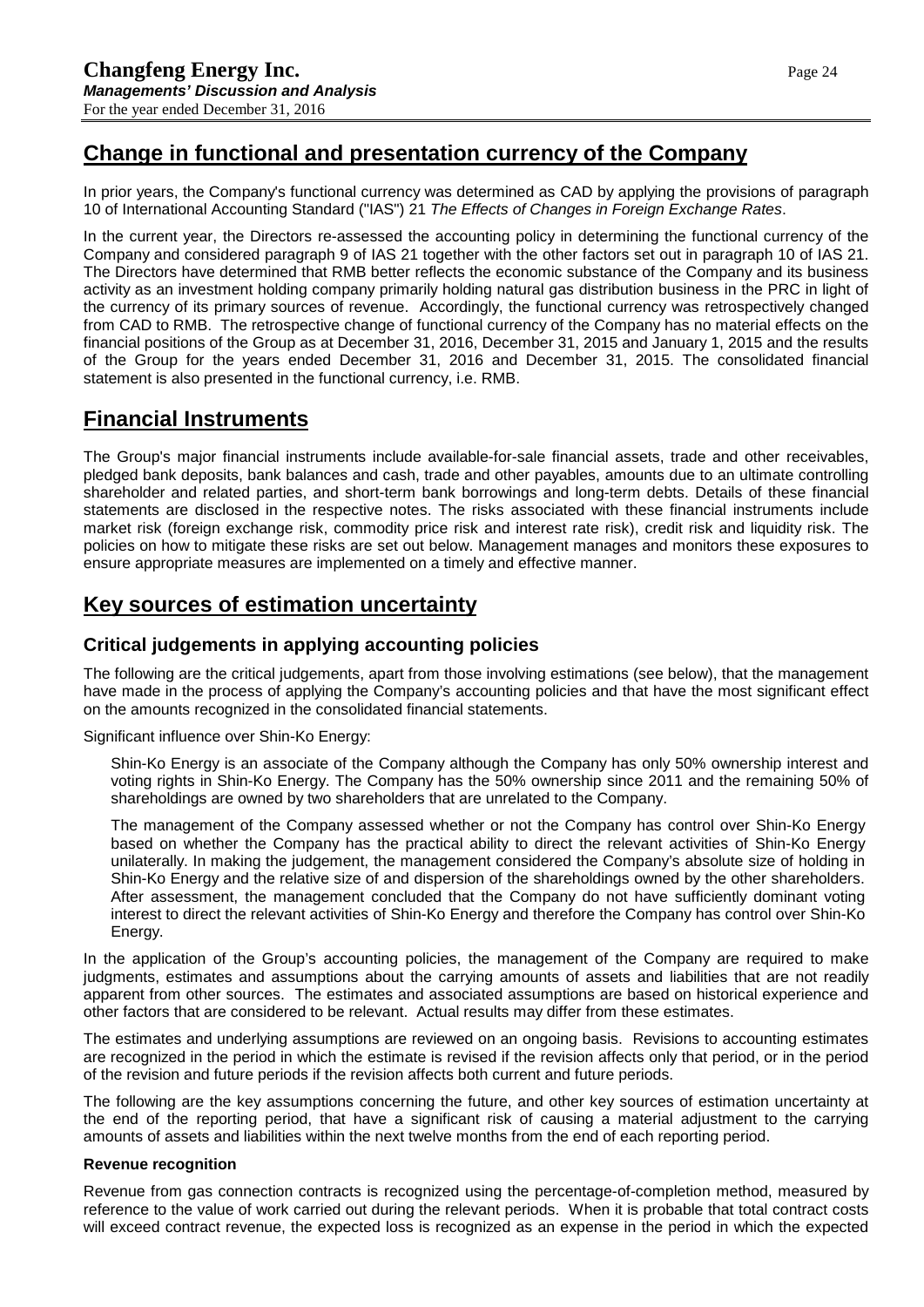loss is identified. Revenue recognition from gas connection contracts is dependent upon estimating the stages of completion and the outcome of the contracts. For the year ended December 31, 2016, gas connection contract revenue is RMB134.8 million (2015: RMB123.2 million).

### **Useful lives and impairment of property and equipment**

The Group's property and equipment are depreciated over their estimated useful economic lives on a straight-line basis. Useful lives are based upon management's estimates of the length of time that property and equipment will generate revenue, which is reviewed at least annually for appropriateness. Changes to these estimates can result in variations in the amounts charged for depreciation and in the carrying amounts of the property and equipment.

The Group assesses the carrying value of property and equipment for indications of impairment when events or circumstances indicate that the carrying amounts may not be recoverable from estimated future cash flows. Estimating future cash flows requires assumptions about future business conditions and technological developments. Significant, unanticipated changes to these assumptions could require a provision for impairment in the future.

### **Estimated impairment of trade receivables and amounts due from customers for contract work**

In assessing the impairment of trade receivable and amounts due from customers for contract work, the Group assesses for impairment indicator at the end of each reporting period.

When there is objective evidence of impairment loss of the trade receivables and amounts due from customers for contract work, the Group takes into consideration the estimation of future cash flows of the trade receivables. The amount of the impairment loss is measured as the difference between the asset's carrying amount and the present value of estimated future cash flows (excluding future credit losses that have not been incurred) discounted at the financial asset's original effective interest rate (i.e. the effective interest rate computed at initial recognition, where applicable). Where the actual future cash flows are less than expected, or being revised downward due to changes in facts and circumstances, a material impairment loss may arise. As at December 31, 2016, the carrying amount of trade receivable is RMB17.0 million (net of allowance for doubtful debts of RMB739,000) (2015: carrying amount of RMB14.7 million, net of allowance for doubtful debts of RMB312,000), and the carrying amount of amounts due from customers for contract work is RMB20.5 million (net of allowance for doubtful debts of RMB2.7 million) (2015: carrying amount of RMB27.1 million, net of allowance for doubtful debts of RMB1.1 million).

# **Future Accounting Changes**

### **New and amendments to IFRSs in issue but not yet effective**

The Company has not early applied the following new and amendments to IFRSs that have been issued but are not yet effective:

| Financial Instruments <sup>1</sup>                                                                    |
|-------------------------------------------------------------------------------------------------------|
| Revenue from Contracts with Customers and the<br>Related Amendments <sup>1</sup>                      |
| Leases $2$                                                                                            |
| Foreign Currency Transactions and Advance<br>Consideration <sup>1</sup>                               |
| Classification and Measurement of Share-based<br>Payment Transactions <sup>1</sup>                    |
| Applying IFRS 9 Financial Instruments with IFRS 4<br>Insurance Contracts <sup>1</sup>                 |
| Sale or Contribution of Assets between an Investor and<br>its Associate or Joint Venture <sup>3</sup> |
| Disclosure Initiative <sup>4</sup>                                                                    |
| Recognition of Deferred Tax Assets for Unrealized<br>Losses <sup>4</sup>                              |
| Transfers of Investment Property <sup>1</sup>                                                         |
| Annual Improvements to IFRSs Standards 2014 - 2016<br>Cycle <sup>5</sup>                              |
|                                                                                                       |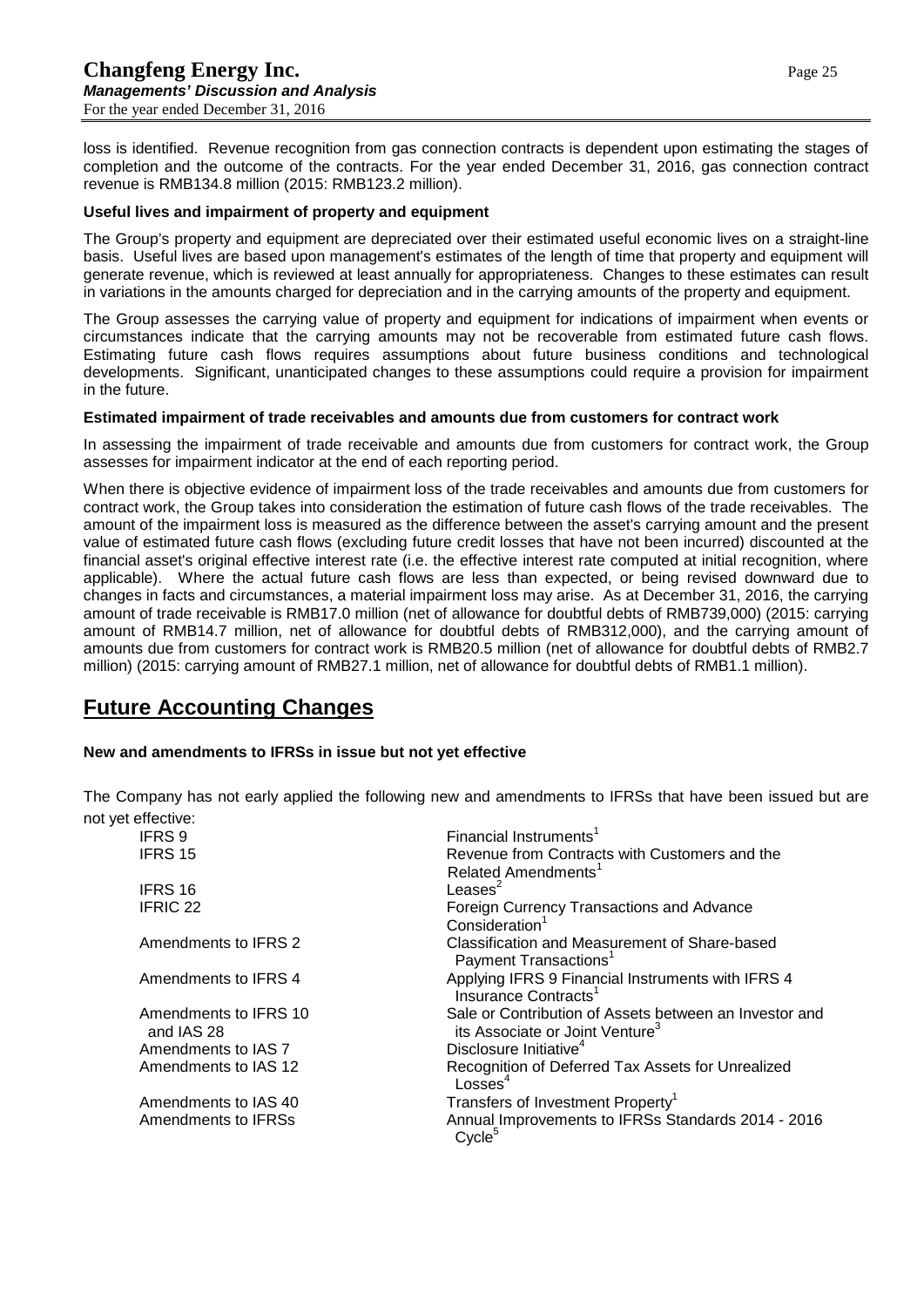#### **New and amendments to IFRSs in issue but not yet effective (continued)**

- 
- 
- 
- 
- <sup>1</sup><br>
Effective for annual periods beginning on or after January 1, 2018.<br>
<sup>2</sup><br>
Effective for annual periods beginning on or after January 1, 2019.<br>
<sup>3</sup><br>
Effective for annual periods beginning on or after January 1, 2017.<br>

Except as described below, the management of the Group consider that the application of the above new and amendments to IFRSs will have no significant impact on the Group's consolidated financial statements in coming year.

#### **IFRS 9** *Financial Instruments*

IFRS 9 introduces new requirements for the classification and measurement of financial assets, financial liabilities, general accounting and impairments for financial assets.

Key requirements of IFRS 9 which are relevant to the Group are:

- All recognized financial assets that are within the scope of IFRS 9 are required to be subsequently measured at amortized cost or fair value. Specifically, debt investments that are held within a business model whose objective is to collect the contractual cash flows, and that have contractual cash flows that are solely payments of principal and interest on the principal outstanding are generally measured at amortized cost at the end of each subsequent reporting period. Debt instruments that are held within a business model whose objective is achieved both by collecting contractual cash flows and selling financial assets, and that have contractual terms that give rise on specified dates to cash flows that are solely payments of principal and interest on the principal amount outstanding, are generally measured at fair<br>value through other comprehensive income ("FVTOCI"). All other debt investments and equity value through other comprehensive income ("FVTOCI"). investments are measured at their fair value at the end of each subsequent reporting period. In addition, under IFRS 9, entities may make an irrevocable election to present subsequent changes in the fair value of an equity investment (that is not held for trading) in other comprehensive income, with only dividend income generally recognized in profit or loss.
- In relation to the impairment of financial assets, IFRS 9 requires an expected credit loss model, as opposed to an incurred credit loss model under IAS 39. The expected credit loss model requires an entity to account for expected credit losses and changes in those expected credit losses at each reporting date to reflect changes in credit risk since initial recognition. In other words, it is no longer necessary for a credit event to have occurred before credit losses are recognized.

Based on the Group's financial instruments and risk management policies as at December 31, 2016, the application of IFRS 9 in the future may have an impact on the classification a measurement of the Group's financial assets. The Group's available-for-sale financial assets, will either be measured as fair value through profit or loss or be designated as FVTOCI (subject to fulfillment of the designation criteria). Specifically, the expected credit loss model may result in early provision of credit losses which are not yet incurred in relation to the Group's financial assets measured at amortized cost. However, it is not practicable to provide a reasonable estimate of the effect of IFRS 9 until the Group performs a detailed review.

#### **IFRS 15** *Revenue from Contracts with Customers*

IFRS 15 was issued which establishes a single comprehensive model for entities to use in accounting for revenue arising from contracts with customers. IFRS 15 will supersede the current revenue recognition guidance including IAS 18 *Revenue*, IAS 11 *Gas connection contracts* and the related Interpretations when it becomes effective.

The core principle of IFRS 15 is that an entity should recognize revenue to depict the transfer of promised goods or services to customers in an amount that reflects the consideration to which the entity expects to be entitled in exchange for those goods or services. Furthermore, the standard introduces a 5-step approach to revenue recognition:

- Step 1: Identify the contract(s) with a customer
- Step 2: Identify the performance obligations in the contract
- Step 3: Determine the transaction price
- Step 4: Allocate the transaction price to the performance obligations in the contract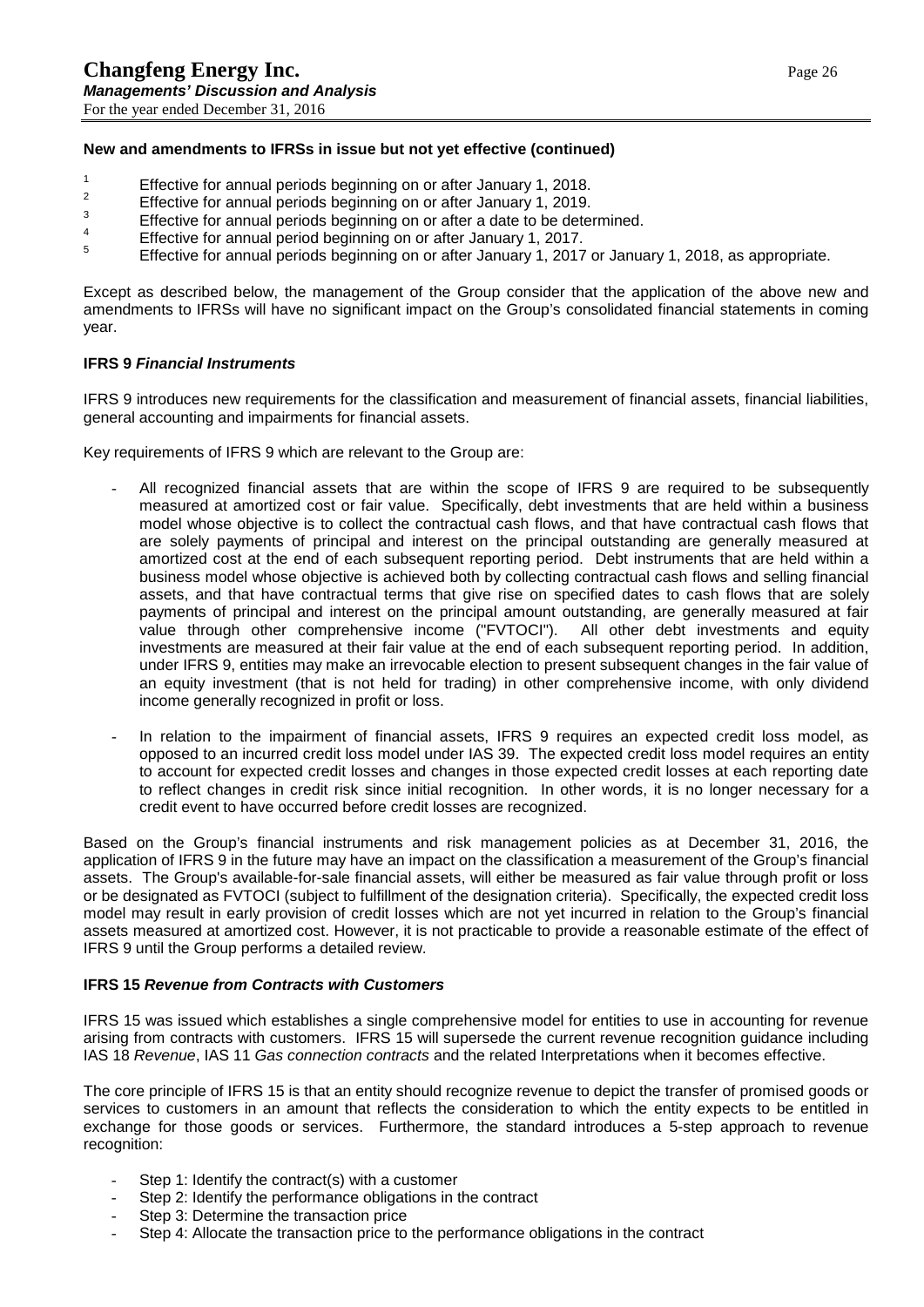Step 5: Recognize revenue when (or as) the entity satisfies a performance obligation

Under IFRS 15, an entity recognizes revenue when (or as) a performance obligation is satisfied, i.e. when 'control' of the goods or services underlying the particular performance obligation is transferred to the customer. Furthermore, prescriptive guidance has been added in IFRS 15 to deal with specific scenarios. Furthermore, extensive disclosures are required by IFRS 15.

In 2016, the IASB issued Clarifications to IFRS 15 in relation to the identification of performance obligations, principal versus agent considerations, as well as licensing application guidance.

The management of the Company is in the process of assessing the potential impacts of IFRS 15 in respect of the Group contracts with customers, in particular, the identification of performance obligations under IFRS 15 and the allocation of total consideration (including connection fee received from the customers for the construction of the gas pipelines) to the respective performance obligations that will be based on relative fair values. For example, for gas connection contracts with a commitment to provide access to gas supply, the considerations will be allocated over both gas connection service and the obligation to supply gas based on their relative fair values, which may affect the timing and amounts of revenue recognition. However, it is not practicable to provide a reasonable estimate of the effect of IFRS 15 until the Group performs a detailed review. In addition, the application of IFRS 15 in the future may result in more disclosures in the consolidated financial statements.

#### **IFRS 16** *Leases*

IFRS 16 introduces a comprehensive model for the identification of lease arrangements and accounting treatments for both lessors and lessees. IFRS 16 will supersede IAS 17 *Leases* and the related interpretations when it becomes effective.

IFRS 16 distinguishes lease and service contracts on the basis of whether an identified asset is controlled by a customer. Distinctions of operating leases and finance leases are removed for lessee accounting, and is replaced by a model where a right-of-use asset and a corresponding liability have to be recognized for all leases by lessees, except for short-term leases and leases of low value assets.

The right-of-use asset is initially measured at cost and subsequently measured at cost (subject to certain exceptions) less accumulated depreciation and impairment losses, adjusted for any remeasurement of the lease liability. The lease liability is initially measured at the present value of the lease payments that are not paid at that date. Subsequently, the lease liability is adjusted for interest and lease payments, as well as the impact of lease modifications, amongst others. For the classification of cash flows, the Group currently presents upfront prepaid lease payments as investing cash flows in relation to leasehold lands for owned use and those classified as investment properties while other operating lease payments are presented as operating cash flows. Under IFRS 16, lease payments in relation to lease liability will be allocated into a principal and an interest portion which will be presented as financing and financing/operating cash flows.

Under IAS 17, the Group has already recognized an asset and prepaid lease payments for leasehold lands where the Group is a lessee. The application of IFRS 16 may result in potential changes in classification of these assets depending on whether the Group presents right-of-use assets separately or within the same line item at which the corresponding underlying assets would be presented if they were owned.

In contrast to lessee accounting, IFRS 16 substantially carries forward the lessor accounting requirements in IAS 17, and continues to require a lessor to classify a lease either as an operating lease or a finance lease.

Furthermore, extensive disclosures are required by IFRS 16.

As at December 31, 2016, the Group has non-cancellable operating lease commitments of RMB14.7 million as disclosed in Note 40. A preliminary assessment indicates that these arrangements will meet the definition of a lease under IFRS 16, and hence the Group will recognize a right-of-use asset and a corresponding liability in respect of all these leases unless they qualify for low value or short-term leases upon the application of IFRS 16. In addition, the application of new requirements may result changes in measurement, presentation and disclosure as indicated above. However, it is not practicable to provide a reasonable estimate of the financial effect until the management of the Group completes a detailed review.